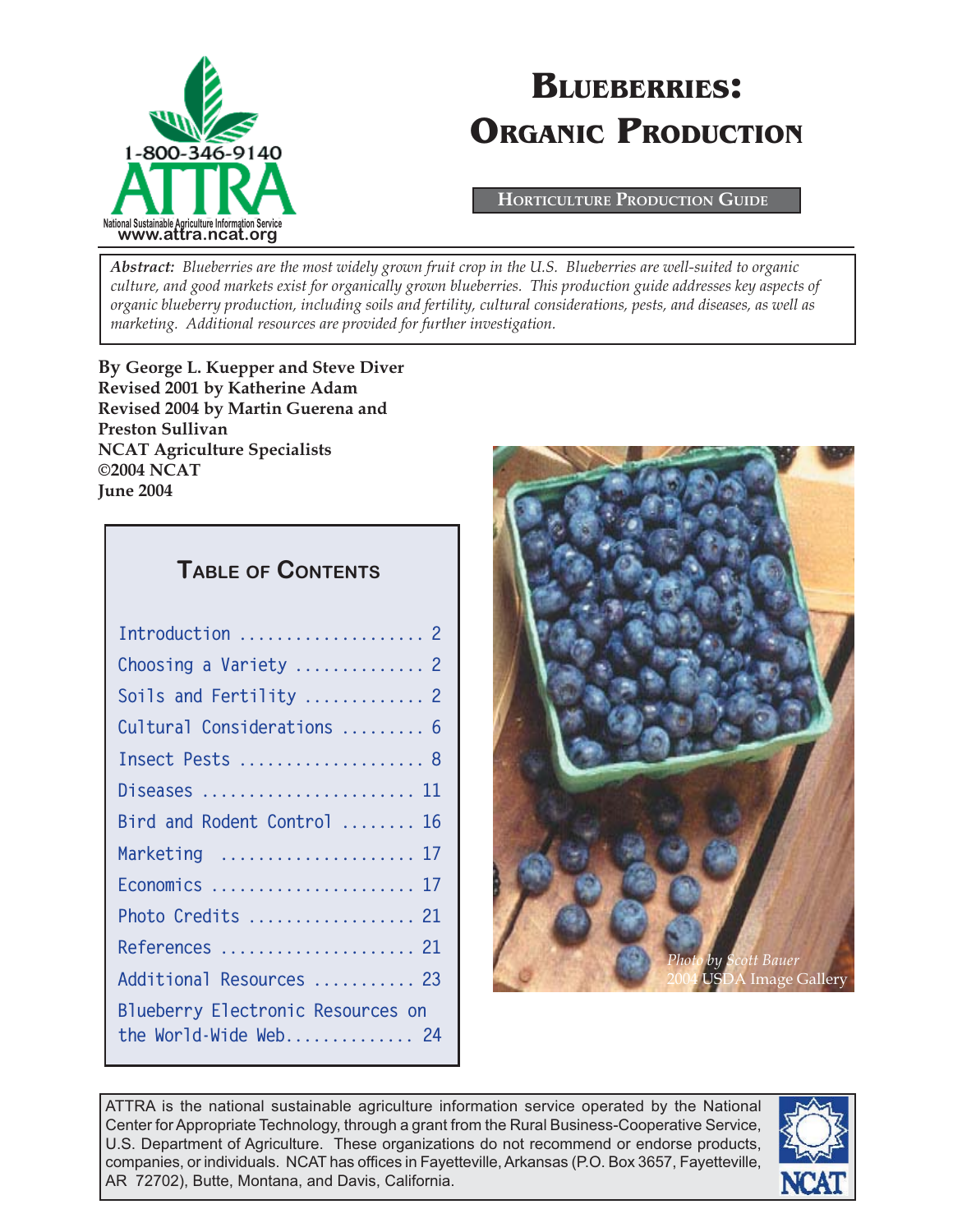## **Introduction**

This publication focuses on organic blueberry production, specifically the highbush and rabbiteye species, and is most relevant to production conditions east of the Rocky Mountains. It does not go deeply into many of the basics of blueberry culture—variety choice, planting, pruning and training—which are largely the same under both organic and conventional management. Such general information is available from the Cooperative Extension Service and many horticulture books, periodicals, and bulletins. Nor does this publication address organic production of lowbush blueberries. The Maine Organic Farmers and Gardeners Association (MOFGA) and K-Ag Laboratories International in Wisconsin both have information on organic culture of native, unimproved lowbush blueberries. (See the **Electronic Resources** section of this publication for contact information.)

While anyone may choose to grow organically, the USDA National Organic Program (NOP) now regulates the labeling, marketing, and recordkeeping procedures of *all* products labeled as organic. If you have a commercial farm and plan to market your produce as organic, you will need to be certified, unless your gross farm income is less than \$5000. To learn about organic certification and the steps involved in it, read ATTRA's *Organic Farm Certification & the National Organic Program*.

Blueberries adapt well to organic culture. Production costs may be somewhat higher using organic methods, but this can be effectively counterbalanced by premium prices. Many cultural practices, such as the use of deep mulching and sodded row-middles, work for both conventional and organic blueberry production systems, offering a more sustainable approach to commercial horticulture.

## **Choosing a Variety**

Blueberries are members of the genus *Vaccinium*  and belong to the Rhododendron family (Ericaceae). The *Vaccinium* genus contains several species of economic importance. The highbush

blueberry (*Vaccinium corymbosum*) is the most widely cultivated, grown from the Mid-Atlantic to California, Oregon, and Washington, and from the Upper Midwest to the Mid-South. The lowbush (wild) blueberry (*V. angustifolium*) is adapted to the far North and is commercially important in Maine, Eastern Canada, and parts of New Hampshire, Massachusetts, Michigan, and Wisconsin. Rabbiteye (*V. ashei*) is a large bush well-adapted to the South, in the region roughly south of Interstate 40. Southern highbush (*V. corymbosum x V. darrowi*), a new hybrid, is adapted to the southern rabbiteye zone as well as the coastal South. It has a lower chilling-hours requirement, and it flowers and fruits earlier than highbush or rabbiteye varieties.

Blueberries have fewer pest problems than most other fruits, offering an advantage for organic production. In some areas, most insect and disease problems can be controlled through cultural manipulation and proper cultivar selection. Weather fluctuations and geographic seasonal advantage are the major economic considerations for variety selection.

The National Organic Standard is unclear on the precise requirements for planting stock when establishing a perennial crop like blueberries. Historically, non-organic transplants could be used to establish perennial crops. However, if conventional planting stock were used, most certifiers required that the plants be grown at least 12 months under organic conditions after transplanting before any harvested product could be marketed as organic. It is likely, but not certain, that most certifiers are continuing that policy. Therefore, it is important that you discuss your plans with your certifier prior to making a purchase.

## **Soils and Fertility**

## *The Importance of Soil pH*

Blueberries are distinct among fruit crops in their soil and fertility requirements. As members of the Rhododendron family, blueberries require an acidic (low pH) soil, preferably in the 4.8 to 5.5 pH range. When soil pH is appreciably higher than 5.5, iron chlorosis often results; when soil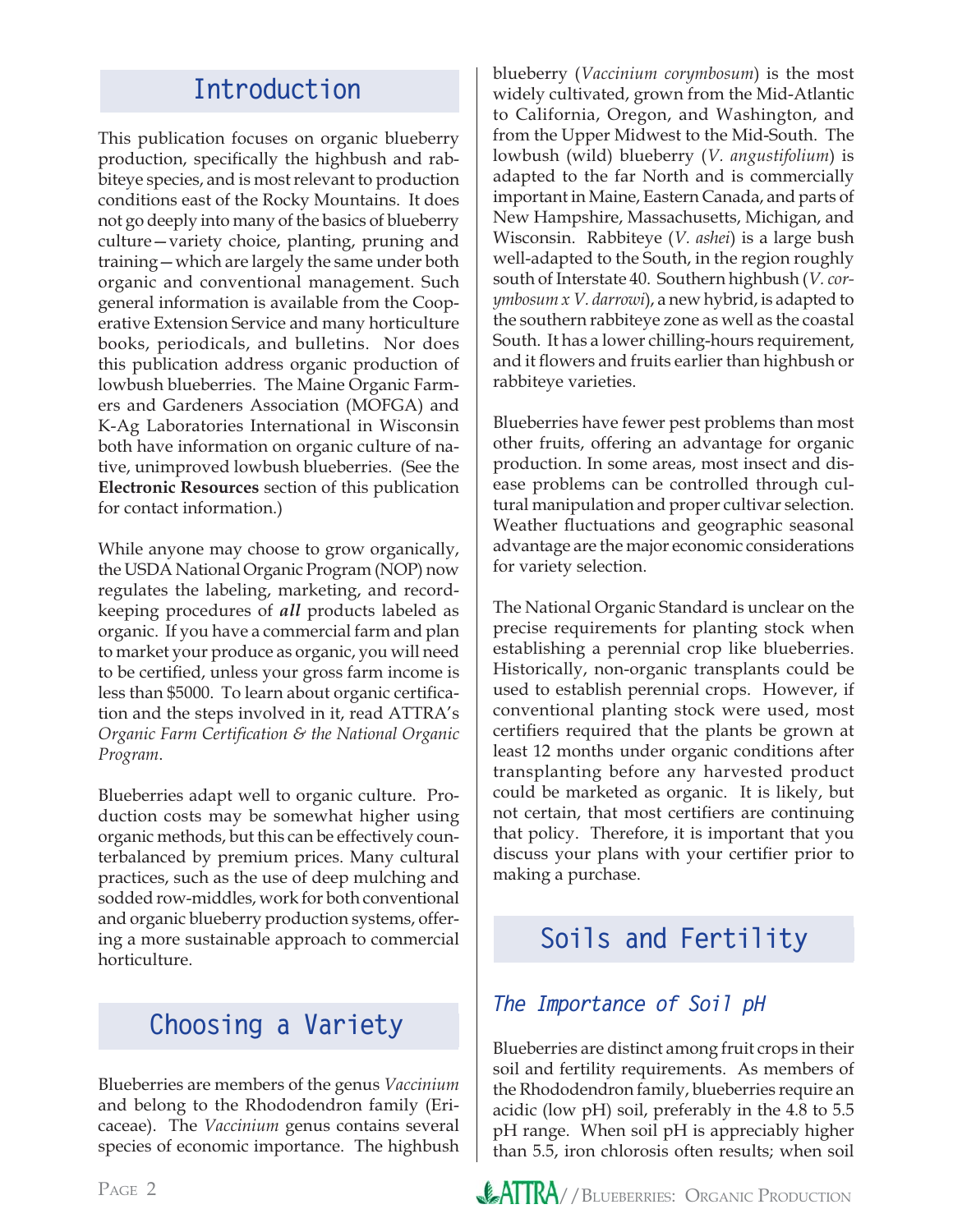pH drops below 4.8, the possibility of manganese toxicity arises. In either case, plants do not perform well.

Blueberries have a relatively low nitrogen requirement and thrive on organic fertilizers. Soil pH also plays a significant role in nitrogen management for blueberries. Research shows that blueberries prefer soil and fertilizer nitrogen in the ammonium form, absorbing and using it much more efficiently than nitrate nitrogen - the form preferred by most other commercial crop plants. Neutral and high-pH soils favor *nitrification*—the rapid conversion of ammonium nitrogen to nitrate through the activity of nitrifying microorganisms. In an acidic soil, however, the ammonium form of nitrogen predominates and is readily available to blueberries. For instance, when a slow-release organic fertilizer like fishmeal is applied, the nitrogen in the proteins is converted first into ammonium. This ammonium—which would rapidly convert to nitrate under neutral soil conditions and be leached out of the root zone—tends to remain in the desired, ammoniated form and thus be held in the soil for uptake.

Perhaps the most common method of lowering soil pH in organic culture is by applying sulfur. Pre-plant incorporation of sulfur to lower the pH to an optimal blueberry range of 4.8 to 5.5 should be based on a soil pH test. Because soil pH is subject to considerable seasonal fluctuation - especially on cropped soils—it is advisable to do soil sampling and testing in winter or very early spring, when biological activity is low. Table 1 provides guidelines for sulfur or lime to raise or lower pH on different types of soil.

Powdered sulfur takes about one year to oxidize and reduce soil pH. Prilled sulfur takes somewhat longer. Limestone, used to increase  $pH$ , requires several months to a year to effect changes in  $pH$ , and reactive time is highly dependent on the fineness of the grind.

Single applications of sulfur should not exceed 400 pounds per acre. Best results are obtained by applying up to 200 pounds in spring, followed by up to 200 in the fall, for as many applications as are required to deliver the total amount. It is advisable to re-test the soil one year after each application to determine whether additional acidification is necessary.(Pritts and Hancock, 1992)

Organic growers should be conservative in the application of soil sulfur. Sulfur has both fungicidal and insecticidal action and can detrimentally affect soil biology if overused. Organic growers sometimes increase their applications of peat moss at planting time, since it too is a soil acidifier (pH  $4.8$ ), reducing the need for sulfur. The Ozark Organic Growers Association suggests as much as 5 to 10 gallons of peat moss per blueberry plant. While costly, peat is resistant to decomposition and provides the benefit of soil humus. Those seeking alternatives to sphagnum peat moss might consider pine bark or similar amendments incorporated in the planting rows or holes. While less desirable than sphagnum peat moss, pine bark often can be obtained locally at a much lower cost.

It is advisable to monitor soil  $pH$  over time because production practices can cause gradual changes to occur. Irrigation water often con-

| $\pi$ one unit. (Whitworth, 1993) |              |                                                                 |  |  |  |
|-----------------------------------|--------------|-----------------------------------------------------------------|--|--|--|
| Soil Texture                      | to lower     | Pounds per acre of sulfur   Pounds per acre of lime to<br>raise |  |  |  |
| Sand (CEC=5)                      | 435 to 650   | 1000                                                            |  |  |  |
| Loam                              | 870 to 1300  | 2800                                                            |  |  |  |
| Clay (CEC=25)                     | 1300 to 1750 | 4400                                                            |  |  |  |

**Table 1. Approximate pounds per acre of sulfur or ground limestone to change soil pH one unit.(Whitworth, 1995)**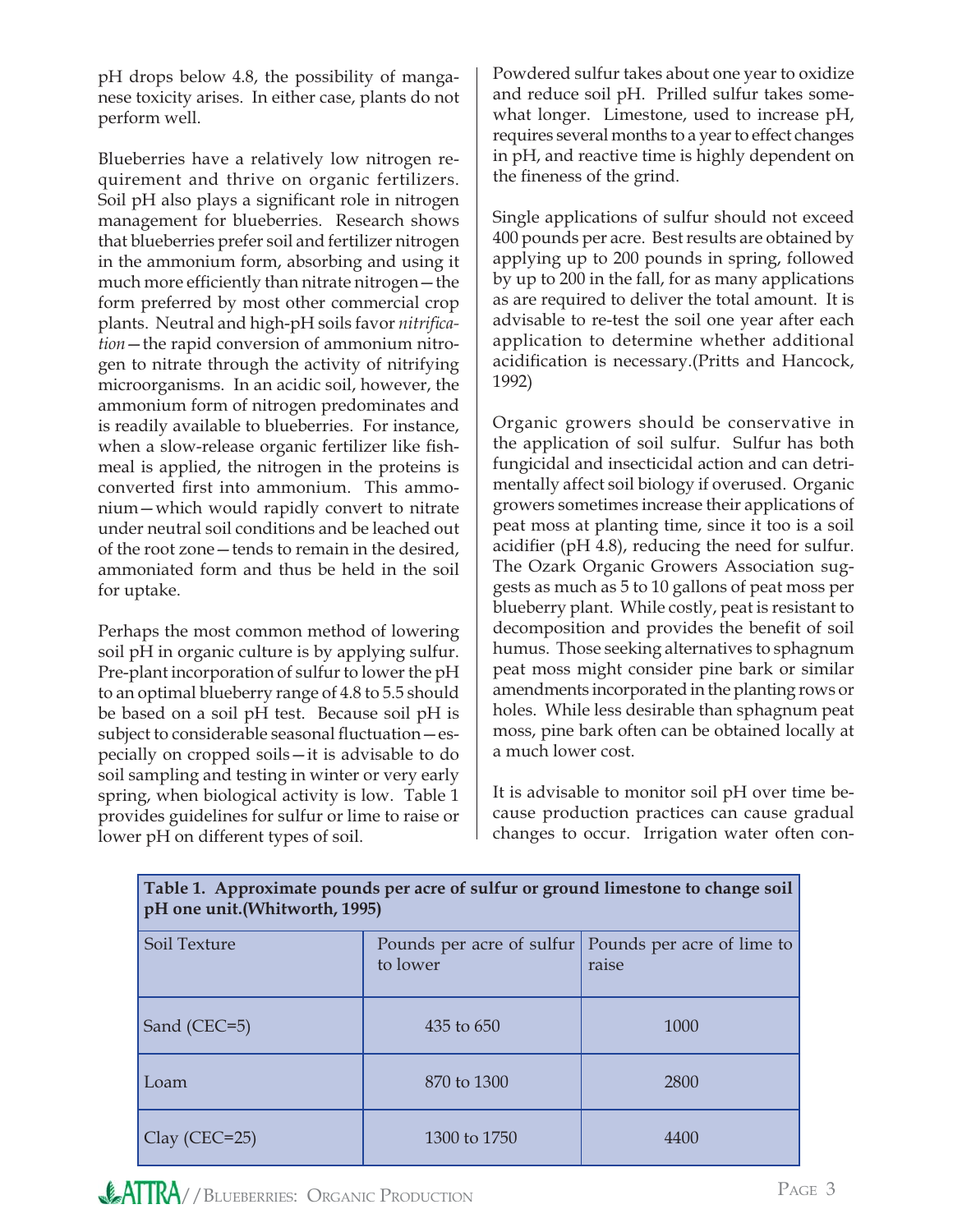tains calcium and magnesium, which may cause soil pH to creep upwards, while repeated use of acidifying fertilizers, such as cottonseed meal, may lower pH.(Spiers and Braswell, 1992) Fortunately, the presence of abundant organic materials such as peat and the breakdown products of sawdust and woodchip mulches tend to buffer soil pH. Several organic growers have even observed that blueberries grown in high organic matter soils will perform well at a pH as high as 6.0 with few apparent problems. As a result, additional sulfur (or lime, for that matter) seldom is needed. When needed, sulfur is usually applied as a top dressing, but delivery of soluble sulfur through drip irrigation lines also is an option. Vinegar or citric acid solutions may also be applied through drip lines to provide acidity.

### *Blueberry Fertilization Practices*

Soil-building practices prior to establishment can go a long way toward providing the fertility necessary for a healthy blueberry planting. High levels of soil organic matter are especially important in blueberry culture, contributing to the soil's ability to retain and supply moisture to the crop, buffering pH, and releasing nutrients through decay. Soils rich in organic matter are also a desirable environment for symbiotic mycorrhizal fungi that assist blueberry roots in absorbing water, nitrogen, phosphorus, and other minerals.(Yang et al., 2002) Green manures in advance of planting can play an important part in cycling organic matter into the soil system, as can applications of composts and livestock manures. ATTRA has several publications that can be useful in these areas, including *Overview of Cover Crops and Green Manures*, *Manures for Organic Crop Production*, and *Farm-Scale Composting Resource List*.

Once a blueberry planting is established, supplemental fertilization can be applied in a number of forms and by several means. Generally, supplemental nitrogen is the greatest concern, followed by potassium. Blueberries have a low phosphorus requirement and typically require little, if any, phosphorus fertilization. In fact, excessive phosphorus has been one of the factors linked to iron chlorosis in blueberries. High calcium levels are also undesirable.

Nitrogen fertilizer recommendations vary somewhat from region to region. As a general guideline, 100 to 120 pounds of nitrogen per acre are commonly recommended on mulched berries; a reduced rate of 50 to 60 pounds per acre is advised where little or no mulch is used.(Clark, 1987) In conventional production, nitrogen is often applied in three split applications—one at bud break, followed by two more at six-week intervals. Adjustments may be necessary for less-soluble organic fertilizers. One rule of thumb suggests that these fertilizers be applied from one to four weeks ahead of the recommended schedule for soluble fertilizers. This allows additional time for the decomposition processes to make nutrients available. Applications after mid-July are discouraged, as they tend to promote late growth that is particularly sensitive to freeze damage. Table 2 shows natural materials used by organic growers for supplementary fertilization.

| date)             |                        |                                                       |
|-------------------|------------------------|-------------------------------------------------------|
| <b>Material</b>   | <b>Estimated N-P-K</b> | <b>Characteristics</b>                                |
| Alfalfa meal      | $3 - 1 - 2$            | Slow to medium N release<br>Good micronutrient source |
| Blood meal        | $12 - 1.5 - 0.6$       | Medium N release, 6-8 weeks                           |
| Cottonseed meal   | $6 - 2.5 - 1.7$        | Slow N release, 4-6 months                            |
| Feather meal      | $13 - 0 - 0$           | Slow N release, 4-6 months                            |
| Fish meal         | $10-4-0$               | Slow N release, 4-6 months                            |
| Soybean meal      | $7-1.6-2.3$            | Slow N release, 4-6 months                            |
| Compost           | Variable               | Analysis depends on feed stock                        |
| Fortified compost | Variable               | Analysis depends on materials added                   |

**Table 2. Natural materials for supplementary fertilization.(Penhallegon, 1992, and Nitron, no**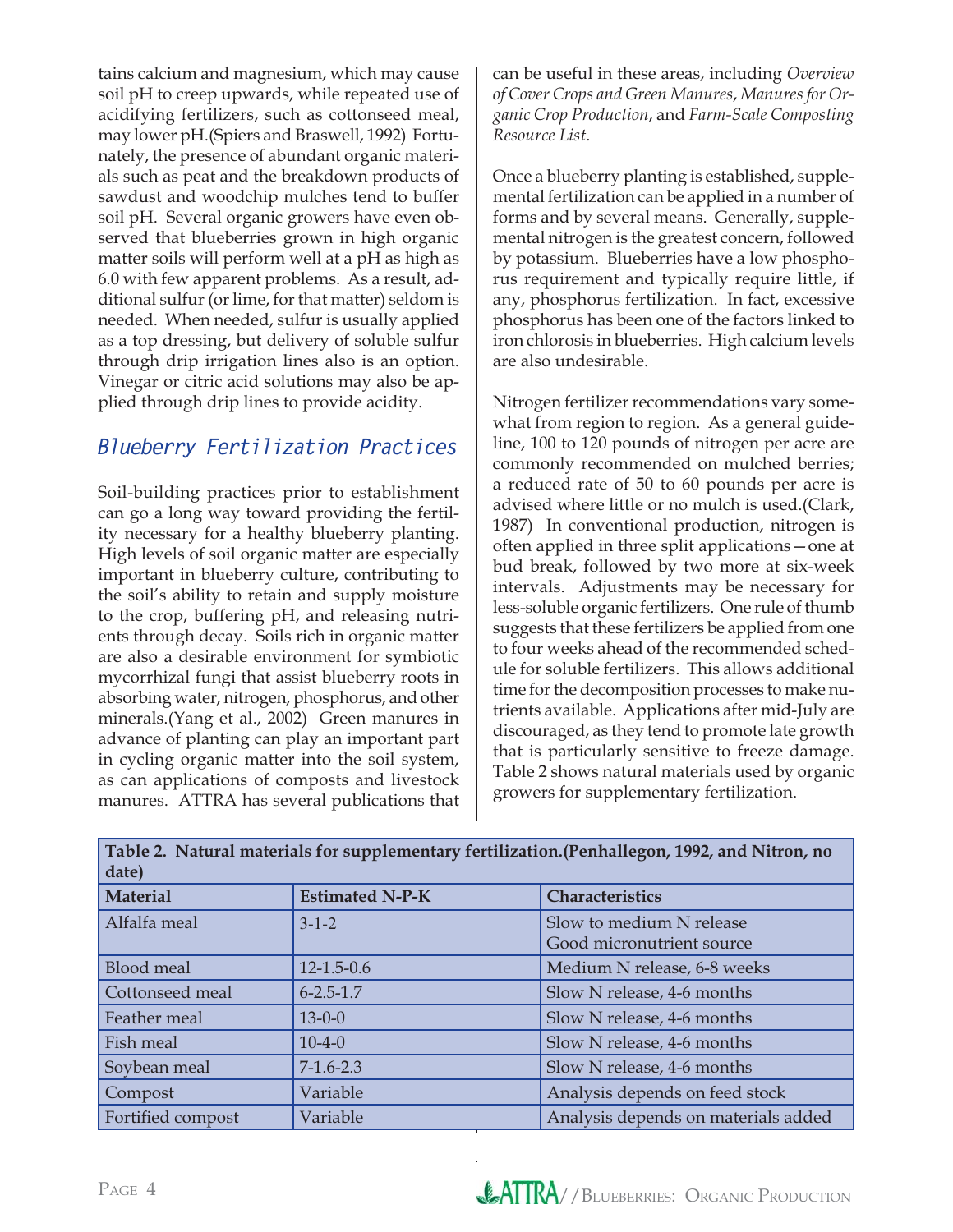Current fertilization practices among organic growers vary considerably. In one example (Moore et al., 1994), an organic blueberry grower in the Missouri Ozarks applied ½ pound of feather meal per mulched plant in late May of the establishment year, followed by a similar application four to six weeks later. In subsequent years, an additional (third) application of  $\frac{1}{2}$  pound of feather meal was made earlier, in mid- to late-March. As the feather meal products available in this region contain roughly 13% nitrogen, this grower was applying approximately 141 pounds of actual N per acre in the establishment year, and an annual total of 212 pounds per acre thereafter.

Using the same schedule of split applications, another organic grower in the Arkansas Ozarks, also growing mulched berries, applies cottonseed meal (estimated at 7% N) at 1 pound per plant each time—that's two times in the establishment year and three times in subsequent years. At these rates, this grower is applying roughly 152 pounds per acre in the establishment year and about 229 pounds per acre in subsequent years.(Watkins, 1988) However, it should be noted that many sources of cottonseed meal are contaminated and will not be allowed in organic production. Contact your certifier first.

Associate professor John Clark (1987) at the University of Arkansas believes the fertilization rates used by many organic growers are probably excessive. Despite the slower release of organicbased nitrogen, the carry-over from previous seasons probably results in roughly the same amount of nitrogen released each season as is being applied.

Clark suggests that the best way to determine whether fertilization rates are "on target" is to test foliar nitrogen levels annually. This testing is done in late July or early August (in Arkansas) by sampling leaves from the mid-shoot area on fruiting canes and sending them to an analytical laboratory. Lab results showing nitrogen levels below 1.6% indicate a nitrogen deficiency; a level above of 2.2% indicates excess nitrogen. This service is available through Cooperative Extension in Arkansas and other states. Several commercial laboratories also provide foliar analysis. ATTRA identifies laboratories that offer various soil and plant tissue-testing services in its publication *Alternative Soil Testing Laboratories*.

Potassium for blueberries is often adequately provided through decaying mulches. The need for further supplementation should be determined by soil and/or tissue testing. Where additional potassium is needed, it can be applied in a number of mineral forms—including sulfate-of-potash-magnesia or K-Mag,™ granite meal, and greensand. Some forms of potassium sulfate are also allowed in organic production. See your certifier before buying fertilizer.

High-quality compost is an all-around good blueberry fertilizer. Depending on the humus condition and biological activity in the soil, compost may provide all the fertility needs of the crop. Where compost is of average quality, it may still function as a good soil conditioner. Using aged animal manures in blueberry production also is possible, but less common.

Fertigation—the practice of injecting soluble fertilizers through drip irrigation lines—is a common practice in conventional blueberry production. Since fertigation is based on the complete solubility of fertilizers in water, there are limited options among organic fertilizers. Early attempts at fertigation with blood meal by Arkansas blueberry growers resulted in clogged emitters and algae growth. In the 1990s, however, researchers in California successfully demonstrated the use of spray-dried fish protein and poultry protein in drip systems.(Schwankl and McGourty, 1992) In addition, several organic liquid fertilizers-derived from fish emulsion, seeds, kelp, or seaweed—are available.

Unlike the roots of grapes and bramble fruits, which grow well into the inter-row area, blueberry roots are not very extensive. As a result, all fertilizers and acid-forming amendments must be applied under the plant canopy to assure that they reach the roots.

Foliar feeding of blueberries is practiced by some organic growers and is especially helpful when plants are stressed. Foliar fertilization programs usually employ seaweed and fish emulsion. The Ozark Organic Growers Association has recommended a seaweed-fish mix applied three times per growing season—at bud break, just prior to harvest, and just after harvest. More detailed information is available in ATTRA's *Foliar Fertilization* publication.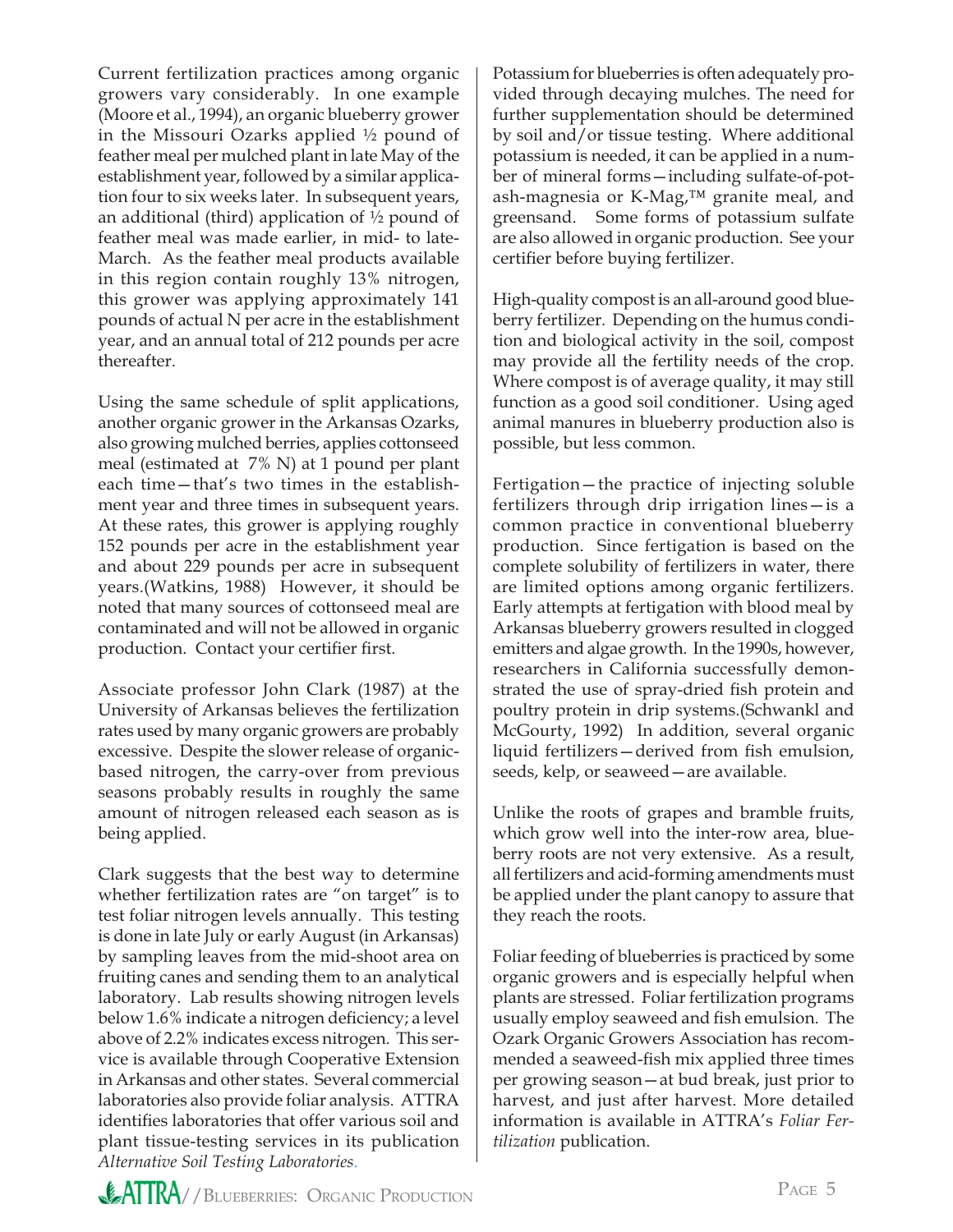## **Cultural Considerations**

## *Plant Spacing*

Highbush blueberries are typically spaced 4 to 4½ feet in the row, with 8 to 12 feet between rows. As bushes can get quite large at maturity, many growers find that 10- to 12-foot row spacings—approximately 900 to 1090 plants per acre—are preferable for tractor operations (mowing, harvesting, and spraying). Rabbiteyes are typically spaced at 5 to 8 feet within a row, with 12 to 14 feet between the rows, or 388 to 726 plants per acre.

Dr. J.N. Moore and others at the University of Arkansas have experimented with denser withinrow plant spacings for highbush blueberries, effectively doubling the number of plants per acre. Yields during the first five years after planting were found to be substantially higher (a boon to the overall economics of blueberry production—especially where growers have made high investments in drip irrigation and bird netting).

These researchers have been careful to point out, however, that beyond the fifth year, inter-plant competition may create problems, requiring removal of every other plant in the row.(Pritts and Hancock, 1992) Fortunately, highbush blueberries transplant easily, and removed bushes can be used to establish a new field.

### *Inter-row Management*

Blueberries do not have extensive root systems. As a result, clean cultivation of row middles to control weeds and to incorporate cover crops is less damaging to blueberries than it is to bramble fruits. Still, it is wise to till no deeper than 3 inches. Similarly, inter-row living mulches—also called *sodded middles*—generally are not competitive with the crop unless the inter-row species are aggressive and invade the rows. Fescue is commonly used in the Mid-South for sodded middles, as are several other grass species.

Timely mowing—usually three to five times per year—is the common means of controlling weeds and other vegetation in sodded middles. It is most important that weeds not be allowed to produce seed that may be scattered into the rows and germinate later.

In a Texas study, researchers demonstrated that the inter-row area could be used to produce significant quantities of mulch for rabbiteye blueberries. Successful winter crops of rye, ryegrass, and crimson clover, and a summer crop of pearl millet, were grown, cut, and windrowed onto the blueberry rows. Nitrogen proved the major limiting factor for non-leguminous cover crops; low soil pH and browsing deer limited the biomass production of legumes. Pearl millet demonstrated the greatest level of allelopathic (natural production of plant chemicals by one plant that inhibit other plants growing nearby) weed suppression.(Patten et al., 1990)

In some systems that employ sodded middles, a weed-free strip 6 to 12 inches wide often is maintained between the edge of the mulch and the cover crop. The strip reduces competition between the cover crop and berry bushes, and lessens the chance that weeds or the cover crop itself will advance into the mulch. It has the added advantage of discouraging cutworms, an occasional pest in blueberries. In organic systems, this strip is maintained without the use of herbicides.

Organic growers typically employ mechanical cultivators of various types to maintain the weedfree strip. Gordon Watkins (1989) described two modified "off-the-shelf" cultivators used by growers in the Ozark region. One, referred to as the Vasluski Edger, uses a single disc from a rice levee plow in conjunction with two shanks from a spring-tooth chisel. These are mounted on a tool-bar that extends past the rear tractor tire. The disc cuts a strip along the row edge and throws soil towards the plants, while the shanks stir soil closer to the bed. The result is a weed-free strip about 6 to 8 inches wide. The drawback of this implement is the amount of dirt shifted by the disc and the resulting "ditch."

The second implement Watkins describes is the Lilliston Rolling Cultivator,™ with all the heads removed except the two extending beyond one rear tire. One head rolls in the ditch area that is (or would be) created by the Vasluski Edger. The second extends approximately 12 inches onto the side of the bed. Depth of penetration is set at 1 inch, and the implement is best operated at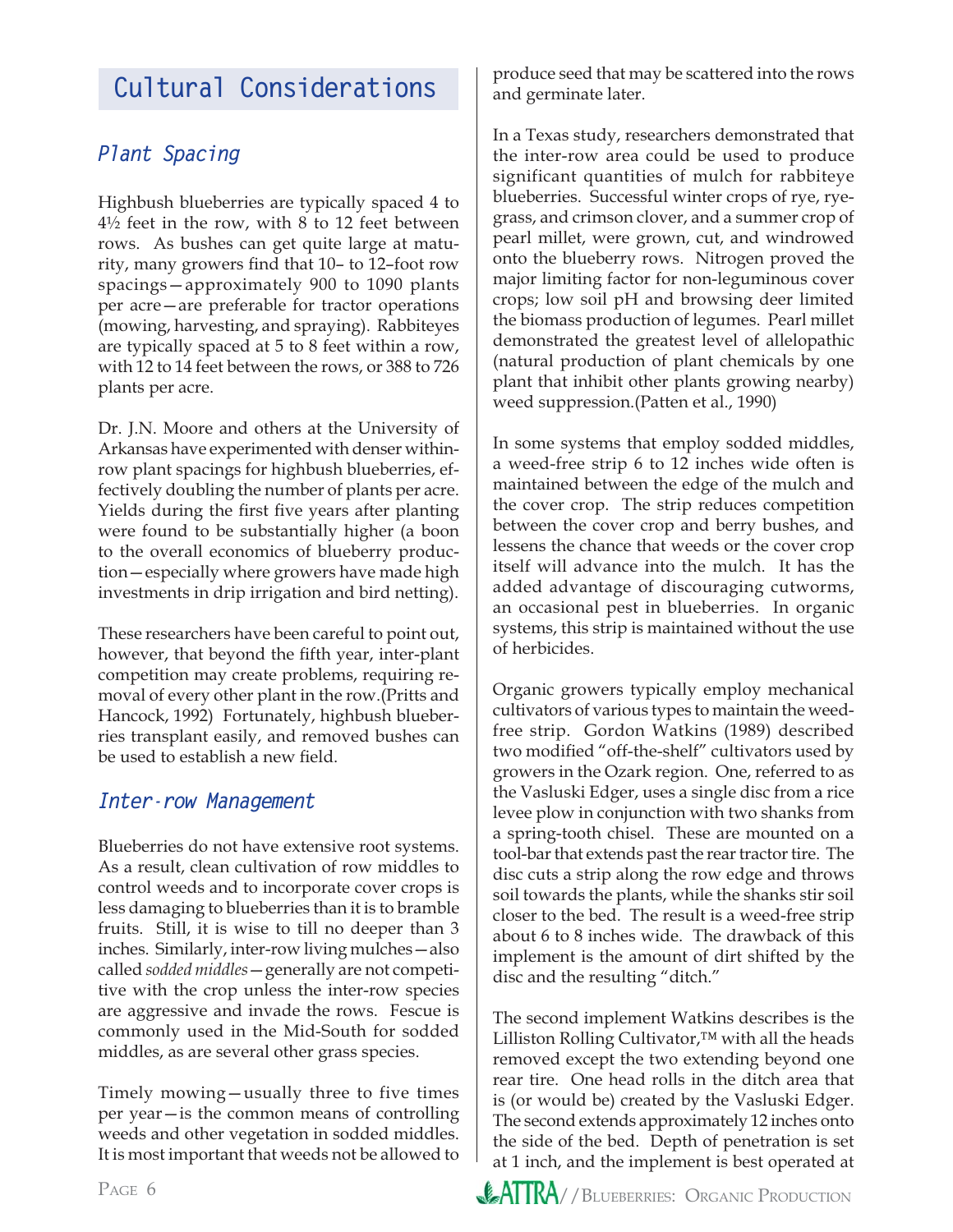relatively high speeds. Since it cultivates about one-half of the bed surfaces, only about a 2-foot strip remains for hand pulling and hoeing. The tool works well on small weeds but does not control larger, well-established weeds.

Flame, steam, and infrared thermal weed-control systems are other options. In the 1980s and '90s, flame weeding made a rapid comeback as a non-chemical weed control technique, especially among organic farmers. However, this technique is not always practical or safe around flammable mulch materials. ATTRA can provide additional information on flame weeding.

### *In-row Weed Management and Mulching*

Weeds are considered by many growers to be the number one problem in organic blueberry culture. It is especially important to control aggressive perennial weeds such as johnsongrass, bermudagrass, and quackgrass *prior to crop establishment*. Sites with these grasses should generally be avoided for blueberry establishment. Details of pre-plant and post-plant weed management for all fruit plants are provided in ATTRA's *Overview of Organic Fruit Production.*  Some techniques, however*,* deserve additional elaboration.

In much of the country, blueberries are grown on mulched, raised beds. Rabbiteyes and old highbush plantings are commonly grown without mulch. Raised beds reduce the incidence of soil- and water-borne diseases. Thick organic mulches provide weed and disease suppression, soil temperature regulation, slow-release nutrients, organic matter, and moisture conservation. The latter is especially important because blueberry roots lack root hairs—the primary sites for water and mineral absorption on most plants. This characteristic makes water management of paramount concern and goes a long way toward explaining why irrigation and mulching are recommended practices.

The importance of maintaining a weed-free zone around blueberries was demonstrated in a Georgia study(NeSmith et al., 1995) using rabbiteye blueberries—which have a more vigorous root system than highbush. Researchers determined

that an optimum vegetation-free zone during the first two to three years of growth extends roughly 1.5 to 2.5 feet from the plant. This translates to a 3- to 5-foot-wide, weed-free row bed.

Current recommendations suggest mulching a 3- to 4-foot-wide strip under the plants with 3 to 5 inches of sawdust, bark, wood chips, or wood shavings. Organic growers often prefer a deeper mulch of up to 6 inches over a strip at least 4 feet wide. Ideally, the mulch should be sufficiently coarse to minimize crusting, and the surface relatively flat to encourage water penetration and gas exchange.

While the mulch suppresses many weeds, the moist organic medium can also become a haven for annual weeds (annual ryegrass, stinging nettle, crabgrass) as well as perennial weeds (dandelion, horsetail, sheep sorrel) that find a niche in perennial plantings. Strategic attention to weed control, even in mulched fields, is a major cultural consideration. Tractor-drawn cultivation implements are impractical for in-row weed control on deep-mulched blueberries because blueberry roots often grow into the mulch, and significant plant damage can result from tillage. Shallow hoeing or hand-pulling weeds are two traditional options practiced by many organic growers.

Weeder geese can also eliminate most of the grass and many of the tender broadleaf weeds from a planting. They are prone to eating ripe fruit, however, and may damage some of the newly emerging canes, so their use should be timed accordingly. Obviously, goose stocking rates are much lower, and management easier, on clean cultivated plantings. Investigators at the Kerr Center for Sustainable Agriculture have used weeder geese for effective weed control in blueberries with sodded middles. The Center's strategy involves using movable electric fencing and intensive grazing. One possible drawback cited by Kerr Center researchers is the tendency of geese to compact the soil and mulch. ATTRA can supply further information on weeding with geese.

A promising alternative to organic mulching is the use of fabric weed barriers. While fabric mulches may not provide all the benefits of deep organic mulch, they are highly effective for weed control and allow water to pass through.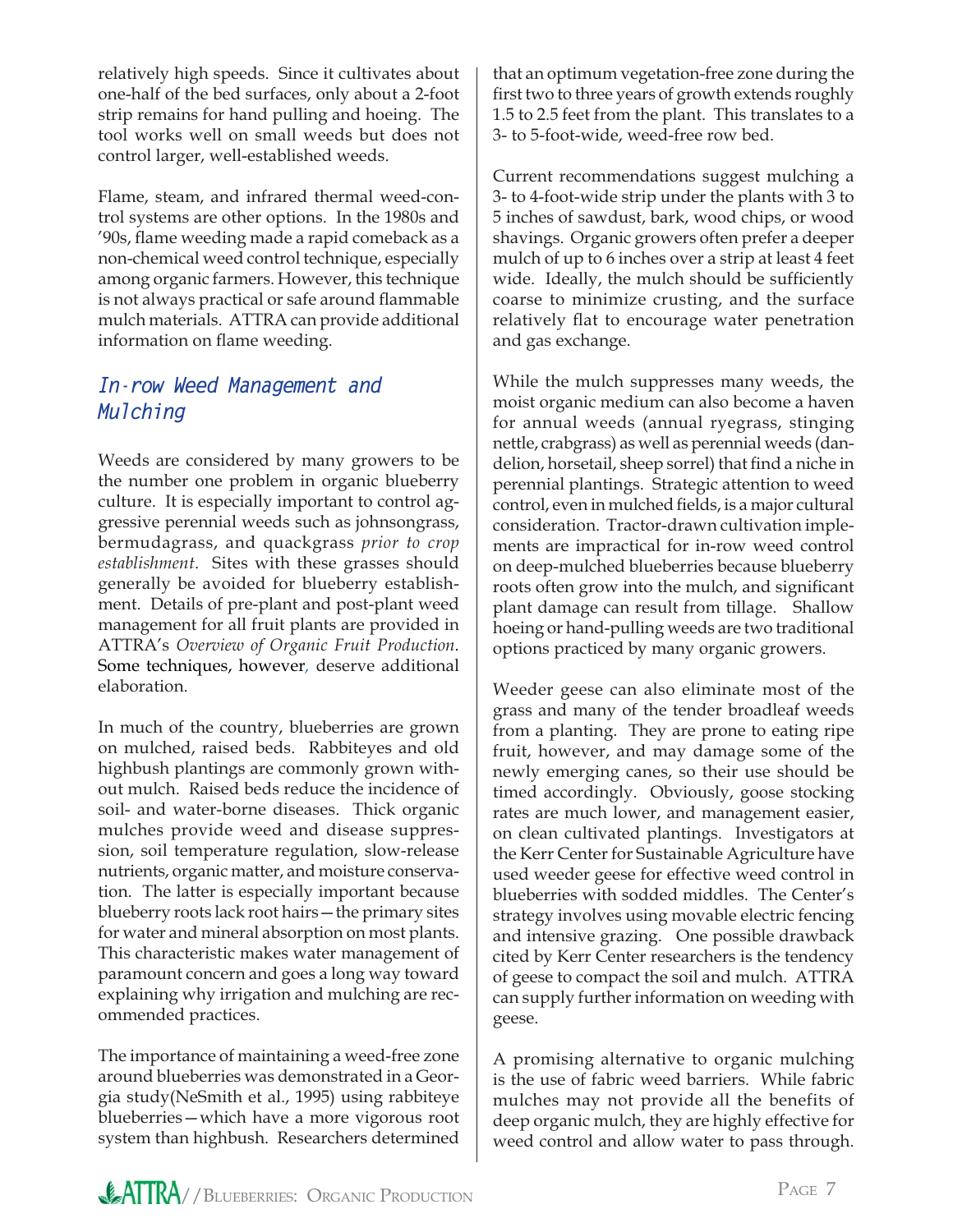And, though the initial cost is high, it may prove reasonable when amortized over the fabric's expected lifetime of 10 to 12 years. All fabric mulches must be removed, however, before they deteriorate and decompose into the soil. Have a plan in place to deal with this eventuality. Available fabric mulches include Sunbelt by DeWitt Company (see **References**).

Non-porous black plastic mulches—commonly used in vegetable production—are not recommended for blueberries. Polyethylene plastic mulch encourages surface rooting—making the plants more susceptible to drought stress and winter injury—and the plastic does not allow water to pass through.

## *Pollination*

Blueberries are insect-pollinated; thus, increasing the number of pollinators can be quite beneficial. Blueberry flowers vary greatly in size and shape, depending on species.(Lyrene, 1994) Therefore, having a variety of pollinators like horn-faced bees, mason bees, carpenter bees, bumblebees, orchard bees, and others is important for good fruit set.

Several varieties of blueberry require cross-pollination, and almost all varieties yield better as a result of it. In a pollination study, the variety Patriot, and possibly Northland, benefited from cross pollination, while the variety Bluecrop did not; therefore, highbush blueberry planting design must be based on the pollination requirements of the particular variety.(MacKenzie, 1997) Identify the pollinators that are most efficient for the variety and encourage them to remain in the area by creating insect habitats. Cover crops and adjacent vegetation may act as habitats for beneficial insects that provide pollination and help suppress pest insects and mites. When crops and field borders are managed with beneficials in mind, they often are referred to as *refugia*, and represent a new approach to attracting pollinators and natural enemies of pests, based on planned biodiversity. To learn more about refugia, request the ATTRA publication *Farmscaping to Enhance Biological Control*. Additional information on using various bees as pollinators can be found in ATTRA's *Alternative Pollinators: Native Bees*.

## **Insect Pests**

Rabbiteye blueberries seem more tolerant of insect damage than highbush varieties. Although insect damage in blueberry plantings rarely reaches economic thresholds, regular monitoring by scouting and use of insect traps is advised. As discussed in the previous section, the use of beneficial insect habitats along crop field borders increases the presence of beneficial insects. If you are releasing purchased beneficial insects, these field-edge habitats will encourage them to remain and continue their life cycle in that location, helping reduce the pest populations. However, pests may also inhabit the field-edge habitats; therefore, these habitats should be monitored along with the crop field. For additional information, request ATTRA's publications *Biointensive Integrated Pest Management* and *Farmscaping to Enhance Biological Control.*

Depending on the locations of blueberry plantings and the insect pressure on them, sanitation, good cultural practices, vigorous plant growth, and natural biological control will handle most pests. However, when specific pests reach economically damaging levels, additional action is necessary. The following discussion identifies some common blueberry pests and allowed organic controls. This information was taken largely from Cornell University's Crop Profiles: *Blueberries in New York* (Harrington and Good, 2000), where more detailed information can be found.

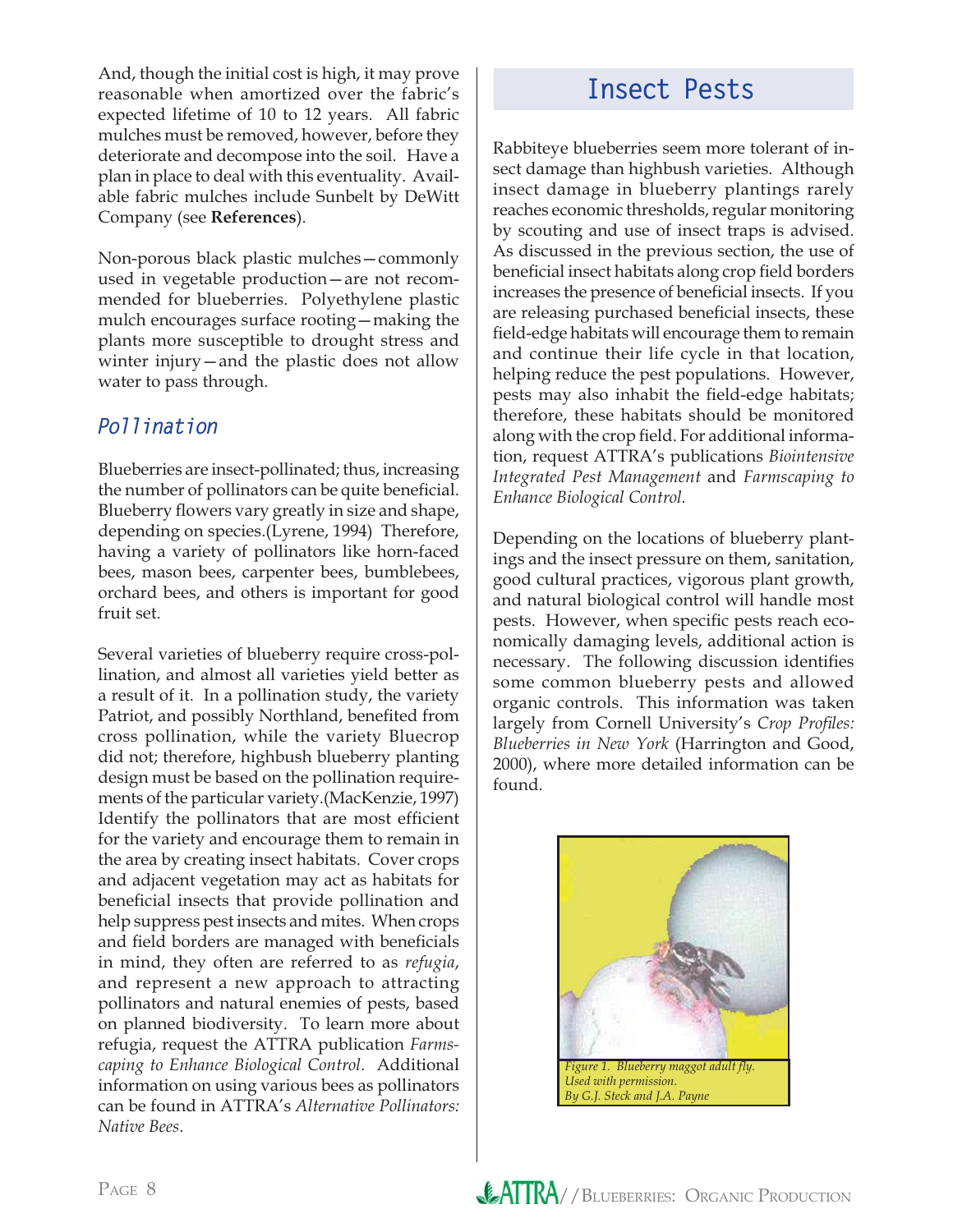

The most common insect pest is the blueberry maggot, *Rhagoletis mendax*. It attacks the fruit in midsummer before harvest and feeds on all varieties of blueberries. It is found throughout the eastern U.S. and Canada. This pest overwinters in the pupae stage, buried 1 to 2 inches in the soil. The adult flies emerge over a period of a month or two during summer. They lay eggs in ripe berries, and the maggots eat the pulp of the fruits, causing many to drop, spoiling the sale of others, and creating difficulties in post-harvest care. Through degree-day calculations based on soil temperatures, one can predict the emergence of the flies - 934.3 degree days at the low temperature threshold of 41°F (Teixeira and Polavarapu, 2001)—and implement appropriate measures to prevent or control maggot damage.

The choice of blueberry varieties can influence the severity of blueberry maggot damage. In a Rhode Island study, the early ripening varieties Earliblue and Bluetta were found to have fewer maggots than late maturing varieties whose ripening periods were synchronized with the fly's egg-laying period. Of the mid- to late-season varieties, Northland and Herbert stood out with less damage.(Liburd et al., 1998)

The botanical insecticides rotenone and pyrethrum can be effective in controlling blueberry maggots, but they can also be toxic to beneficial insects, fish, and swine. The spinosad-type insecticide Entrust™ (Dow AgroScience) is approved for use on organic crops including blueberries and has been reported effective against the blueberry maggot. Additionally, disking, cultivating, and off-season grazing by fowl can reduce pupa populations.

### *Blueberry stem borer*

This beetle, *Oberea myops*, causes damage in two ways. First, egg deposits can cause the first 3 to 4 inches of the current season's growth to wilt or die. This is evidenced by girdling in two places, approximately  $\frac{1}{2}$  inch apart, on the injured twig. Secondly, grubs can cause canes to die. Leaves will turn from green to yellow and drop off, and the cane will die. Pinholes along the shoot with yellowish strings hanging from them are indicative of this problem.

This pest can be controlled by removing wilted tips below the insect damage and burning them.

### *Cranberry fruitworm*



*Figure 3. Photo used with permission By C.D. Armstrong. Cranberry fruitworm adult moth.*

Particularly troublesome in the eastern U.S., the cranberry fruitworm, *Acrobasis vaccinii*, affects both cranberries and blueberries. It overwinters in the soil as a fully grown larva and completes development in the spring. Adult moths mate and lay eggs from bloom until late green fruit, usually on unripe fruit. The eggs are very small and difficult to see. Young larvae enter the stem end of the fruit and feed on the flesh. They often web berries

together with silk. A Michigan study reports that many parasites attack the cranberry fruitworm. The most common larval parasitoid is *Campoletis* 



*patsuiketorum* (Hymenoptera: Ichneumonidae); the most common parasitoid recovered from the fruitworm's hibernating structure was *Villa*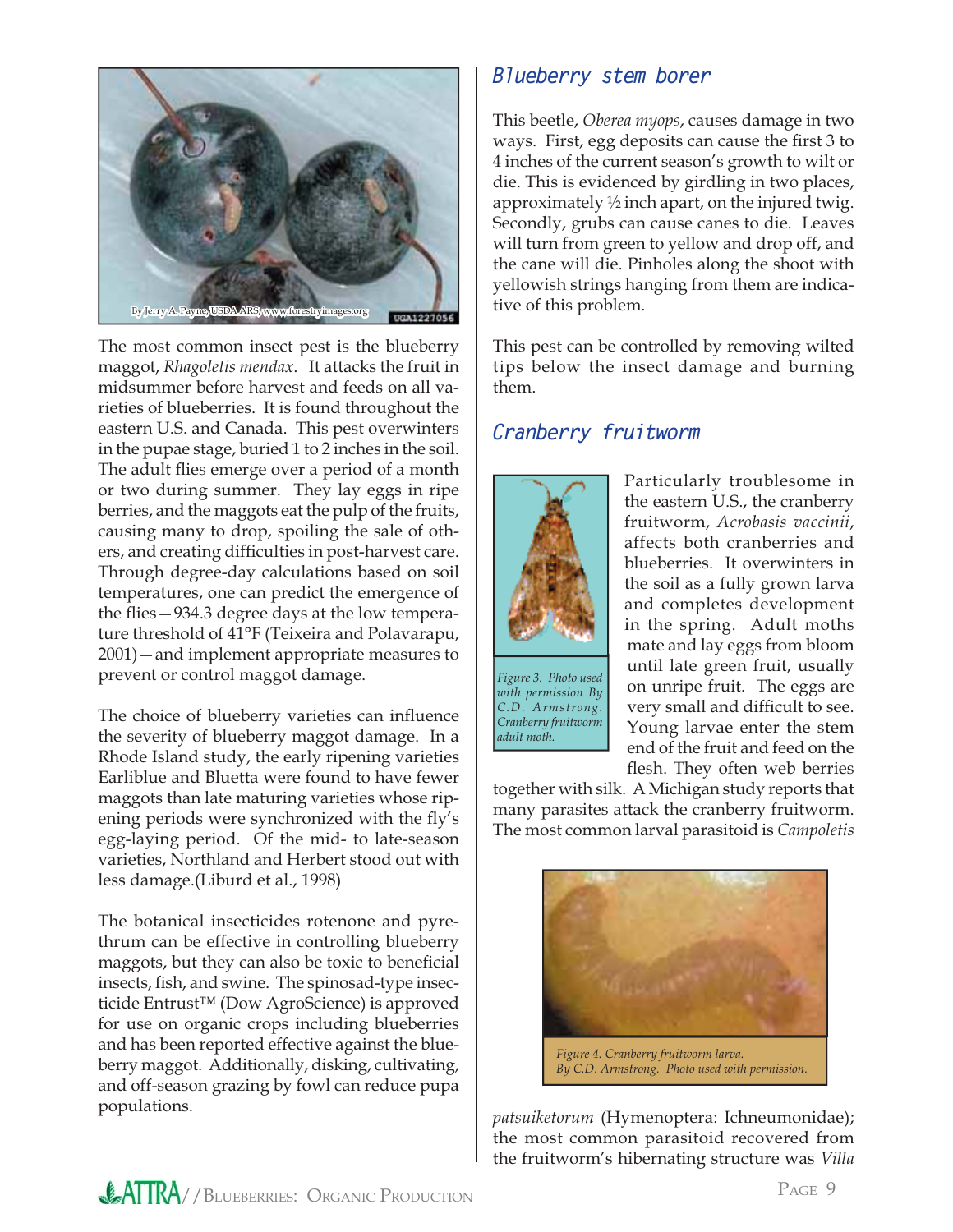*lateralis* (Diptera: Bombyliidae).(Murray et al., 1996) Therefore, maintaining refugia, by enhancing field borders for beneficial insects, and proper sanitation are especially important in controlling this pest. Additionally, eliminating weeds and vegetative litter around plants helps cut down on overwintering protection for fruitworm cocoons.

The biocontrol *Bacillus thuringiensis* (Bt) can effectively control cranberry fruitworm. Make sure to use a Bt product approved for organic production. The spinosad insecticide Entrust (Dow AgroScience) is registered for use against the cranberry fruitworm and cherry fruitworm on blueberries.

### *Cherry fruitworm*

The cherry fruitworm, *Grapholitha packardi*, which bores into the fruit and feeds extensively below the surface, can be very damaging to blueberries. It causes injury within a few days of hatching. This pest overwinters as mature larvae in hibernating structures on the blueberry bushes, with larvae pupating in the spring. The adults appear in about a month (this varies by seasonal conditions). Adult moths mate and lay eggs on unripe fruit.

Pruning and burning the cut limbs helps control the cherry fruitworm, because the hibernating larvae are contained in these limbs. The cherry fruitworm is a lepidopteran pest, and organically approved control products include B.t. or the spinosad product Entrust.

## *Japanese beetle*

The Japanese beetle larvae develop in pastures, lawns, and other types of turf, where they live in the soil. Adults emerge in early summer and feed on blueberry foliage and berries, causing injury to the berries, as well as decay from fruit-rotting pathogens.

Organic growers use a number of methods to control these pests. Hand picking, trapping, milky spore disease, and/or beneficial nematodes have all been used by growers with varying degrees of success. The key practices are the use of milky



spore (which provides a long term approach to larvae reduction), trapping away from the crop, and regular emptying of the traps.

Clean harvesting prevents the accumulation of overripe fruit, reducing the attraction for beetles. In a Michigan study, fields with tilled row-middles had significantly fewer larvae than those with permanent sod, and larval abundance was significantly lower on the interiors of the fields compared to the perimeters. (Szendrei et al., 2001) Clean row middles may have fewer Japanese beetle larvae, but they also leave the soil open to erosion, so this option should be used only on level fields.

Some botanical insecticides—such as rotenone can legally be used even on the day of harvest according to current label restrictions; however, none have proven adequate for Japanese beetle control. Kaolin clay, available in the product Surround, can be used for suppression of the Japanese beetle only on blueberries that will be processed.

## *Leafroller*

Leafrollers are the caterpillars of a few species of small moths. These pests roll leaves (hence their name) to use as shelter during their metamorphosis. Adults emerge, mate, lay eggs, and then repeat the cycle at least twice each year. Larvae feed on green berries, ripe berries, and leaves. Small numbers of leafrollers (fewer than 15 per plant) usually will not cause significant losses, unless they are feeding on blossoms.(Elsner and Whalon, 1998)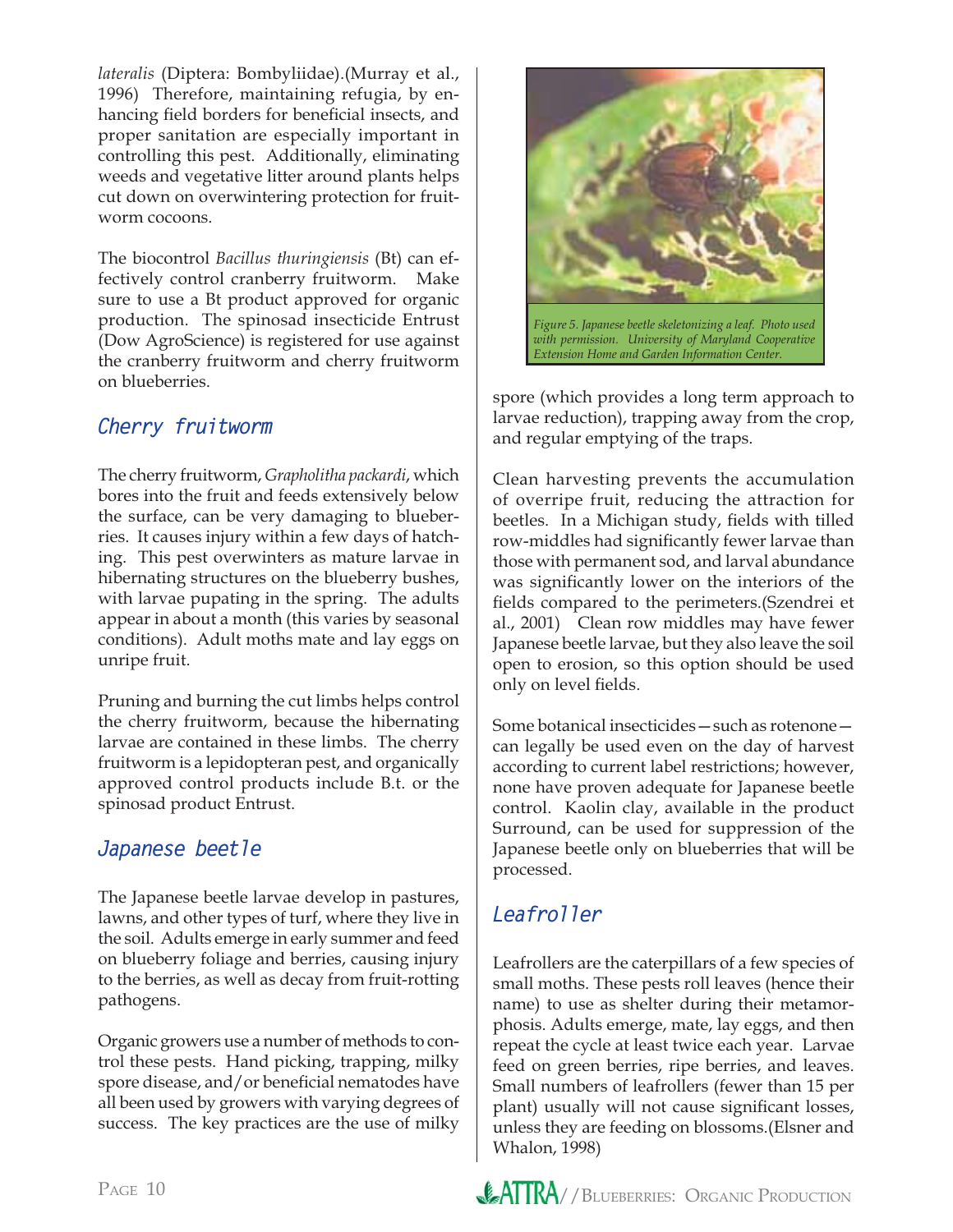The pesticide Bt *var kurstaki* can be applied when insects are feeding. Additional organically accepted strains of Bt can be effective at egg hatch, becoming less effective as larval size increases. Neemix, a product containing azadirachtin, acts as an insecticide and insect growth regulator affecting young  $(1<sup>st</sup>$  and  $2<sup>nd</sup>$  instar) caterpillar pests. It is registered for leafrollers on organic blueberries with an "R" (regulated) status.

### *Leafhopper*

Leafhoppers are small, mobile insects that are often found on stems or the undersides of leaves. They feed by piercing the plant surface to suck plant juices.(Elsner and Whalon, 1998) Leafhoppers transmit a microorganism that causes stunt disease. In areas where stunt disease is a known problem, leafhopper control is suggested. The botanical pesticide sabadilla, as well as insecticidal soap and diatomaceous earth, are reported to be effective against these pests. Surround (for processing blueberries) and Neemix are registered for leafhopper control on blueberries. Kaolin clay in Surround can be used for suppression of leafhoppers on processing blueberries only.

## *Aphids*

Aphids, or plant lice, are related to the leafhopper. They feed on the undersides of the youngest leaves and on tender shoots, and reproduce very rapidly. Aphids transmit blueberry shoestring virus, which can be very damaging to commercial blueberry producers.(Elsner and Whalon, 1998)

Aphids have many natural enemies like ladybugs, lacewings, and parasitic wasps. Encouraging these natural enemies with habitat plantings can keep aphids and other pests on blueberries below economic thresholds. Remove the virusinfected plants, which will have bright red streaks or straplike leaves. Avoid overfertilization of the crop. Organic growers can also use insecticidal soap to control aphids.

## **Diseases**

Diseases in plants occur when a pathogen is present, the host is susceptible, and the environment is favorable for the disease to develop. Changing one of these three factors may prevent the disease from occurring. Pathogens responsible for blueberry diseases include fungi, bacteria, nematodes, and viruses. If these pathogens are present, manipulation of the environment and the host, to make it less susceptible, help to manage diseases on blueberries in a more sustainable manner. Check with your nursery and local Extension office to see whether known diseases are prevalent in your area. Then, plant tolerant or resistant blueberry varieties.

Managing soil health is key for successful control of soil-borne diseases. A soil with adequate organic matter can house large numbers of organisms (e.g., beneficial bacteria, fungi, amoebas, nematodes, protozoa, arthropods, and earthworms) that in conjunction deter pathogenic fungi, bacteria, nematodes, and arthropods from attacking plants. These beneficial organisms also help foster a healthy plant that is able to resist pest attack. For more information, see the ATTRA publication *Sustainable Management of Soil-borne Plant Diseases.* 

The plant's leaf surface can also host beneficial organisms that compete with pathogens for space. A disease spore landing on a leaf surface, for example, has to find a suitable niche for it to germinate, penetrate, and infect. The more beneficial organisms there are on the leaf, the greater the competition for the disease-causing spore trying to find a niche. Applying compost teas adds microorganisms to the plant's surface, making it more difficult for diseases to become established. Note, however, that there are restrictions on the use of compost tea prior to harvest. Be sure to consult your certifier. For more information on disease controls, see the ATTRA publications *Notes on Compost Teas* and *Use of Baking Soda as a Fungicide.*

A blueberry diagnostic tool from Cornell University has a step-by-step exercise that can aid a blueberry grower in determining what diseases may be affecting the crop. The diagnostic tool can be found at the following Web site: www.hort.cornell.edu/department/faculty/ pritts/BerryDoc/blueberry/BBparts.htm

Diseases common to blueberries include mummy berry, Botrytis blight (gray mold), stem blight, stem canker, phytophthora root rot, blueberry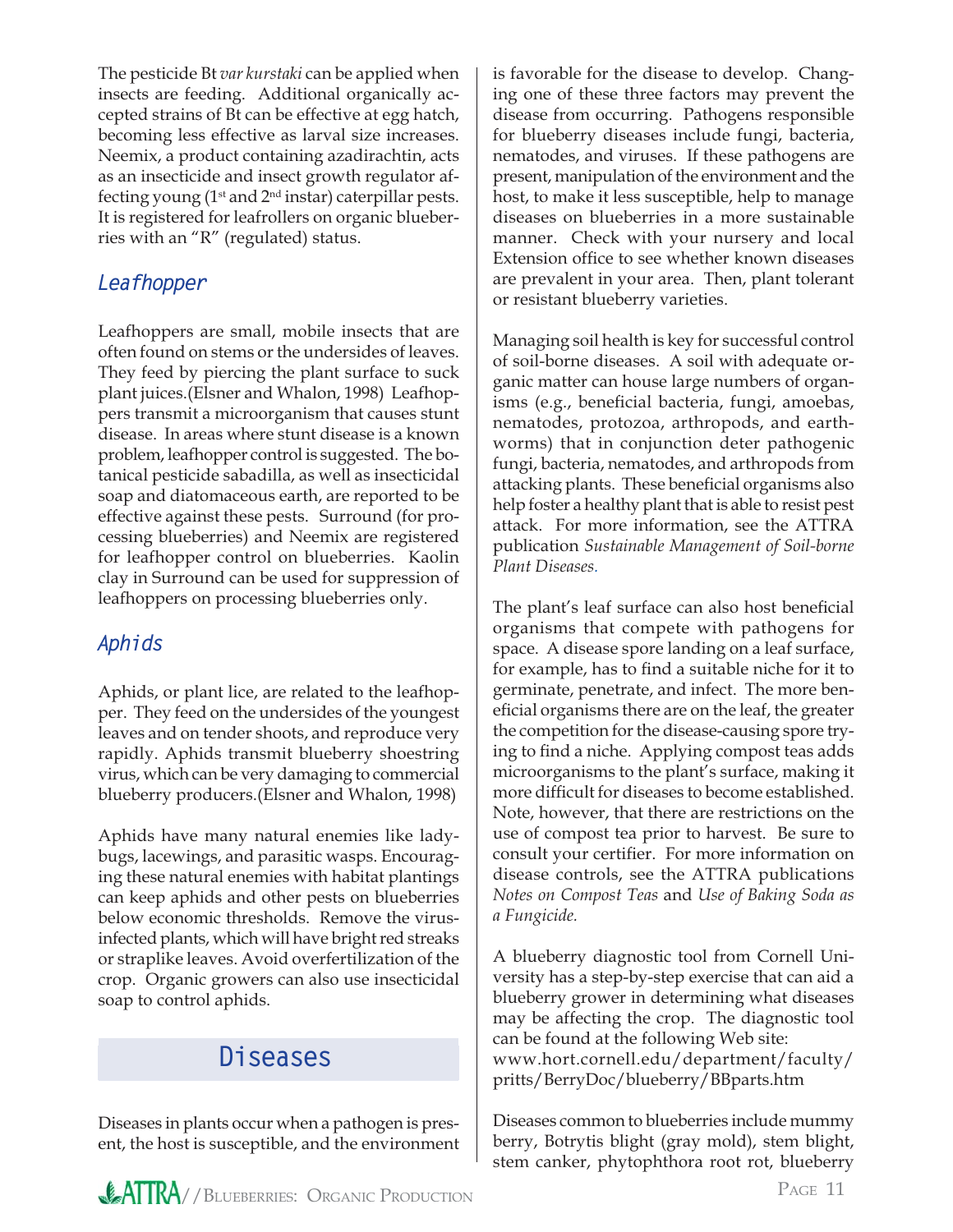





*Figures 6,7,8* 

*Figure 6. Mummy berry Figure 7. Mummy berry with apothecia Figure 8. Infected leaves and flower bud* 

stunt, and several viral diseases. For proper disease identification, consult Cooperative Extension Service publications and related literature. Many states also have plant pathology laboratories associated with their land-grant university that can provide diagnosis.

*Credits: Photos used with permission. Nova Scotia Agriculture and Fisheries Agriculture Center.* 

### *Foliar diseases*

### *Mummy Berry* (*Monilinia vacinii-corymbosi*)

This fungus overwinters in mummified berries that have fallen to the ground. Sod or moss directly under the plant will contribute to spore production. To control this fungus, remove infested fruit ("mummies") from the plant, rake and burn mummified berries, or cover the fallen berries with at least two inches of mulch. Cultivation during moist spring weather will destroy the spore-forming bodies. Strategies that lead to early pollination of newly open flowers may be useful in managing mummy berry disease in the field, since studies show that newly opened flowers are the most susceptible to infection and that fruit disease incidence is reduced if pollination occurs at least one day before infection.(Ngugi et al., 2002)

The fungus survives the winter on dead twigs and in organic matter in the soil. The disease is more severe when excessive nitrogen has been used, where air circulation is poor, or when frost has injured blossoms. Varieties possessing tight fruit clusters are particularly susceptible to this disease. Remove dead berries, debris, and mulch from infected plants during the winter and compost or destroy it. Replace with new mulch, and do not place mulch against the trunk of the plant.

Highbush blueberry varieties are more resistant to mummy berry than are rabbiteye. Rabbiteye varieties that showed lower levels of infection were Coastal, Delite, Centurion, Walker, Callaway, and Garden Blue.(Ehlenfeldt et al., 2000) Highbush varieties that exhibited constant resistance to mummy berry were Northsky, Reka, Northblue, Cape Fear, Bluegold, Puru, and Bluejay.(Stretch and Ehlenfeldt, 2000)

This fungus overwinters in dead or diseased twigs, fruit spurs, and cankers. Spores are released in the spring and are spread by rain and wind. Varieties in which the ripe fruit hangs for a long time on the bush prior to picking are especially susceptible. Removal of infected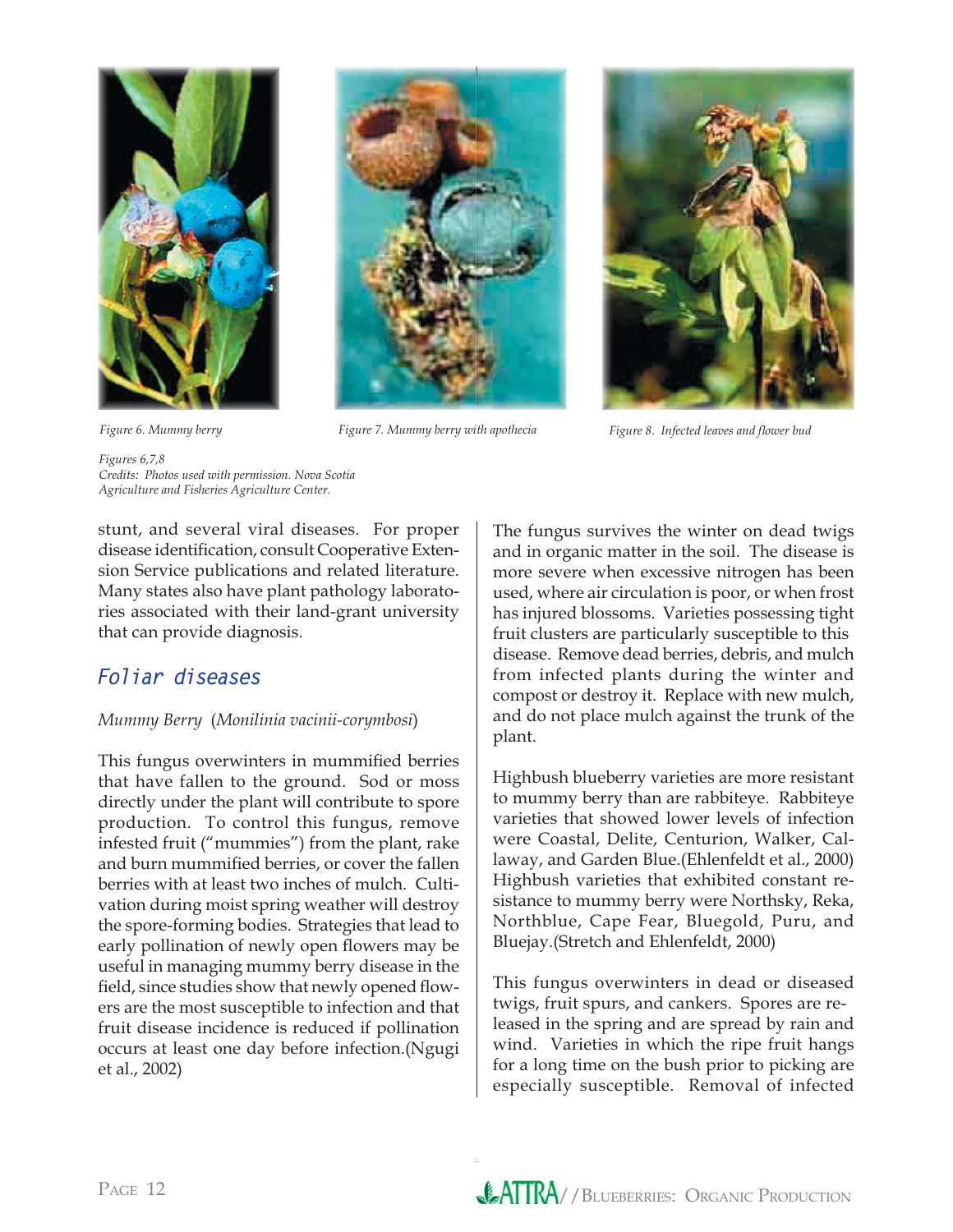### *Botrytis Blight* (*Botrytis cineria*)





*Figure 9. Botrytis Blight Figure 10. Infected flower clusters* 

*Photos used with permission. Nova Scotia Agriculture and Fisheries, Agriculture Center. www.gov.ns.ca/nsaf/elibrary/archive/hort/wildblue/disease/botrybli.htm*

### *Anthracnose* (*Collectotrichum acutatum* and *C. gloeosporioides*)



*Figure 11. Anthracnose infected fruit oozing out of berry.*



*Figure 12. Orange Spores*

*Photos courtesy of Dr. P. Bristow, Washington State University, Puyallup, WA. www.agf.gov.bc.ca/cropprot/blueberry.htm*

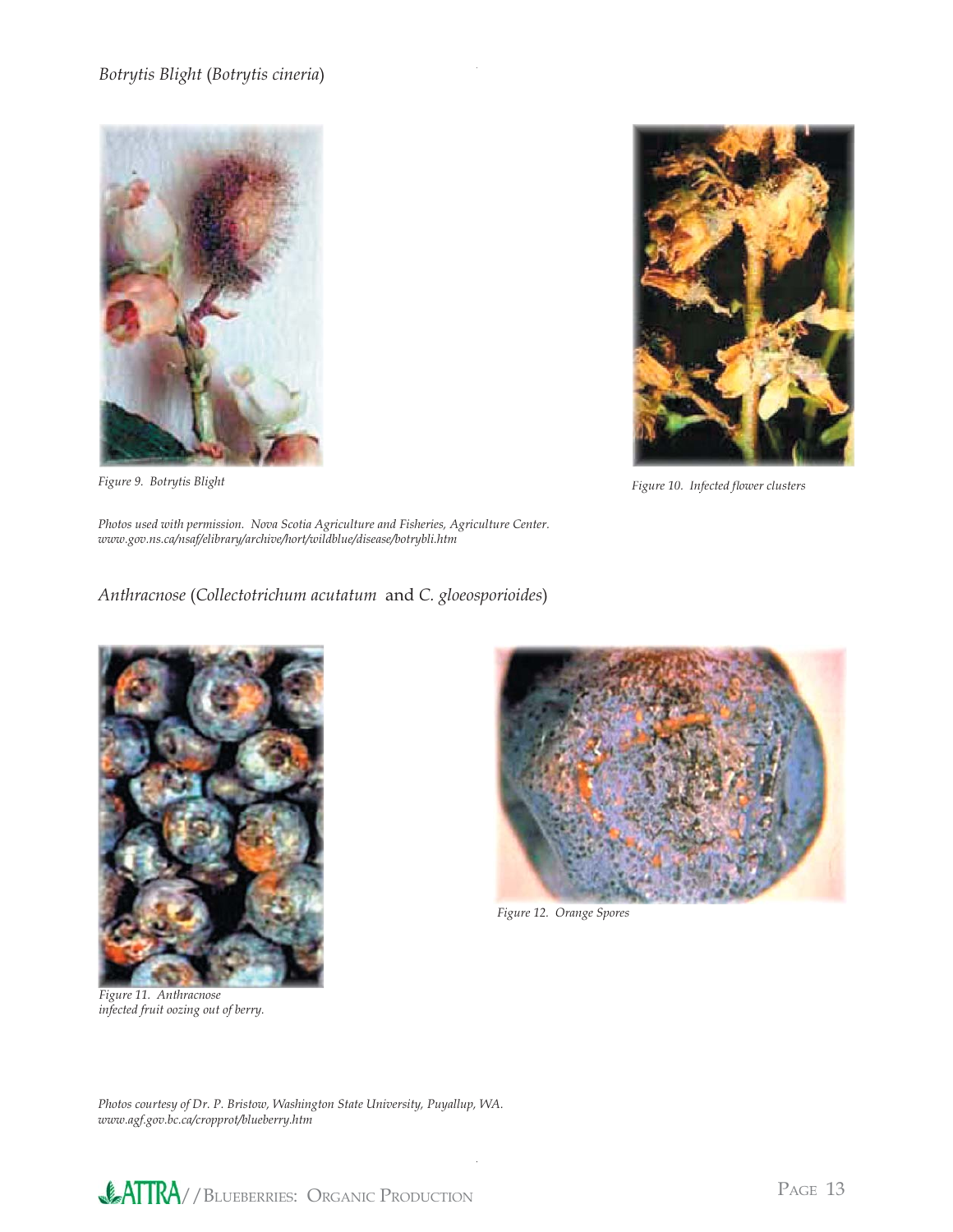twigs by pruning and frequent harvesting are beneficial to control. Old canes and small twiggy wood should be removed in order to increase air circulation around the fruit clusters. Immediate postharvest cooling will significantly reduce the incidence of this disease.

### *Stem Blight* (*Botryosphaeria dothidea*)

Stem blight shows up as a wilting, browning, or reddening of the infected leaves, which frequently precedes the death of the plant. This is a vascular disease that most often starts from a wound infection site. The most typical symptom would be a flag (limbs killed by the disease that do not drop their leaves). The stems can be cut open to reveal a light-brown discoloration.

Removal of infected wood, pruning about 12 inches below the discolored part of the limb, is the only practical control for *Botryosphaeria* stem blight. Since infection can spread throughout the growing season, growers should prune during dormancy. Fertilizer management is necessary to prevent the formation of succulent shoots late in the season. Infection of cold-injured shoots around the base of the bush is a primary way for this fungus to enter the plant. The worst cases of stem blight occur on soils that are extremely sandy or on heavy peat soils that promote excessive growth. Clove oil inhibits fungal growth and spore germination of *Botryosphaeria dothidea* and could be effective in controlling this disease on several woody plant species such as blueberry. (Jacobs et al., 1995) Be certain any clove oil product you use is properly formulated and allowed in organic production.



*Figure 13*



*Figure 14*

*Rust* (*Pucciniastrum vaccinii*) *Figures 13 and 14. Symptoms of Botryosphaeria Stem Blight*

*Photos used with permission. Bill Cline, Plant Pathology Extension, North Carolina State University.*

Rust is a serious leaf-defoliating problem for southern highbush varieties. The first yellow leaf-spot symptoms appear in late spring to early summer. The yellow spots turn reddish-brown as yellow-to-orange pustules show up on the bottom sides of leaves. Finally the infected leaves turn brown and drop off prematurely. Remedial action includes removing and burning infected vegetation. Multiple reinfestations are possible during one growing season. Native evergreen berries (but not hemlock) are suspected as the overwintering source and a necessary alternative host for completion of the fungus life cycle. It may be beneficial to remove native species in the *Vaccinium* genus—which include sparkleberry, huckleberry, gooseberry, and bearberry—from areas adjacent to cultivated bushes.

#### *Phytophthora Root Rot* (*Phytophthora cinnamomi*)

Root rot occurs more often on southern highbush plants than on rabbiteyes. The first symptoms are general unthriftiness leading to yellowing and reddening of leaves. Necrosis will appear on small rootlets and progress to a discoloration on the main roots and crowns. Eventually the plants will drop their leaves and die. Controls include use of clean nursery stock and good field drainage. Heavy soils that become waterlogged or have a high water table should be avoided. Plants can be grown on raised beds to reduce risks. Varieties resistant to *Phytophthora* include the rabbiteye varieties Premier and Tifblue and the highbush variety Gulf Coast.(Smith and Hepp, 2000)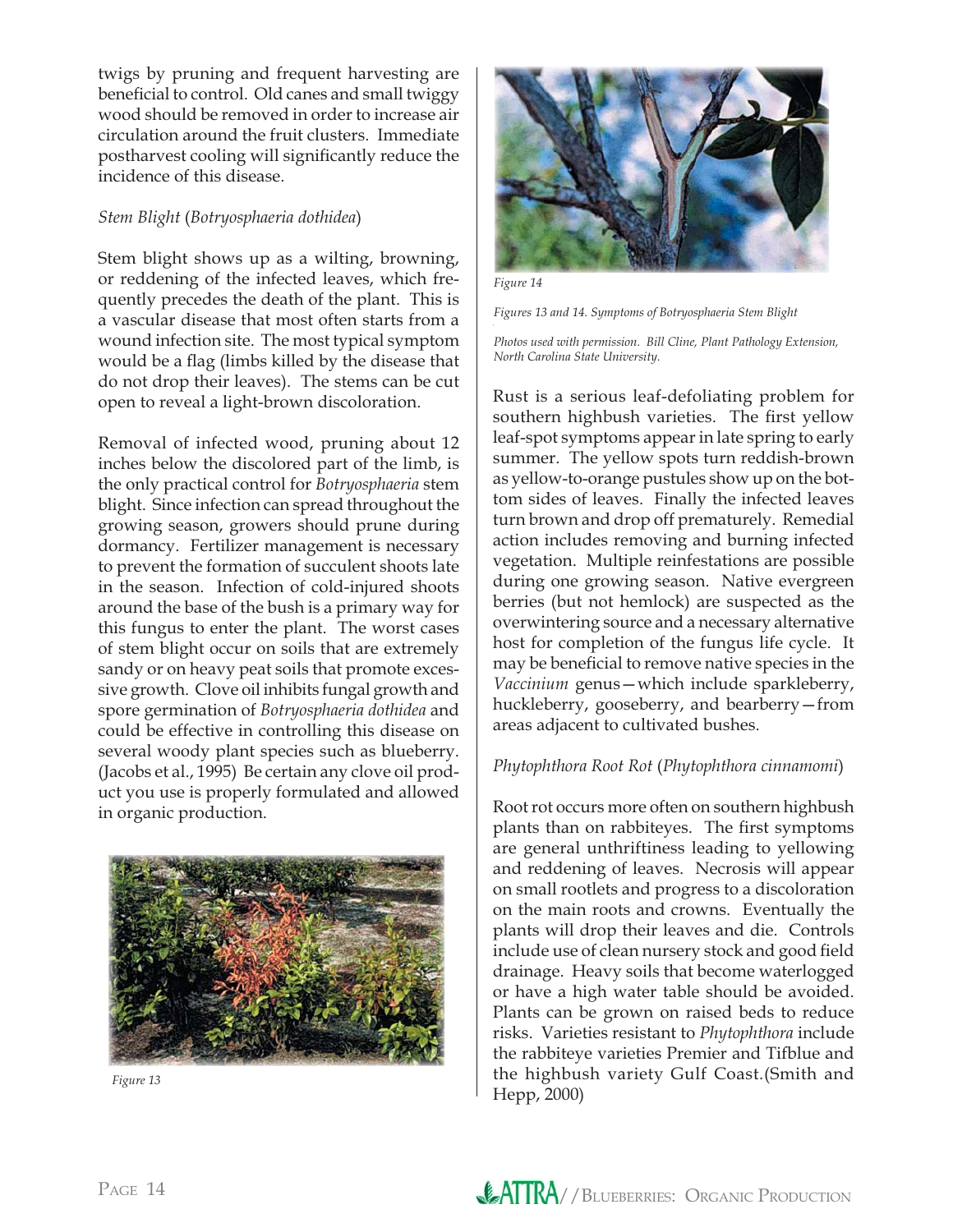Blueberries' shallow roots may benefit from the soil-disease suppressive qualities of an organic mulch.

#### *Phomopsis Twig Blight* (*Phomopsis* species)

Tip browning and dieback are classic symptoms of this disease. Then elongated brownish cankers up to 4 inches long appear on stems. The fungus overwinters in infected plant parts. Spores are released from old cankers in the spring; rain is necessary for spore release. Temperatures ranging from 70 to 80°F encourage infections, and moisture stress predisposes the plant to infection. The disease is most severe after winters in which mild spells are interspersed with cold periods. Growers should prune and destroy infected plant parts. Avoid mechanical damage such as that caused by careless pruning and cultivating. Avoid moisture stress by using irrigation during dry periods. A fall application of lime sulfur after the leaves have dropped helps reduce disease spores. Spring application of lime sulfur should be made early before warm weather occurs, to avoid injury to plants. Refer to your state's spray guide for recommended rates and timing. Careful variety selection can greatly reduce the severity of twig blight. The varieties Elliott and Bluetta have proved resistant to *Phomopsis* twig blight. (Baker et al., 1995)



*Figure 15*



*Figure 16*

*Figures 15 and 16. Phomopsis Twig Blight symptoms*

*Photos used with permission. Highbush Blueberry Production Guide, NRAES, Cooperative Extension, Ithaca, New York.*

#### *Fusicoccum Canker usicoccum*

*Fusicoccum* is a stem disease causing dieback and general plant decline. This fungus overwinters in cankers. Spores are largely disseminated by rainwater, and cold stress may play a part in increasing disease damage. Removal of infected plant parts is essential for control. Varieties differ in their resistance to this disease.



*Figure 17.* Fusicoccum Canker (*Fusicoccum*  species)

*Photo used with permission. Highbush Blueberry Production Guide, NRAES, Cooperative Extension, Ithaca, New York.*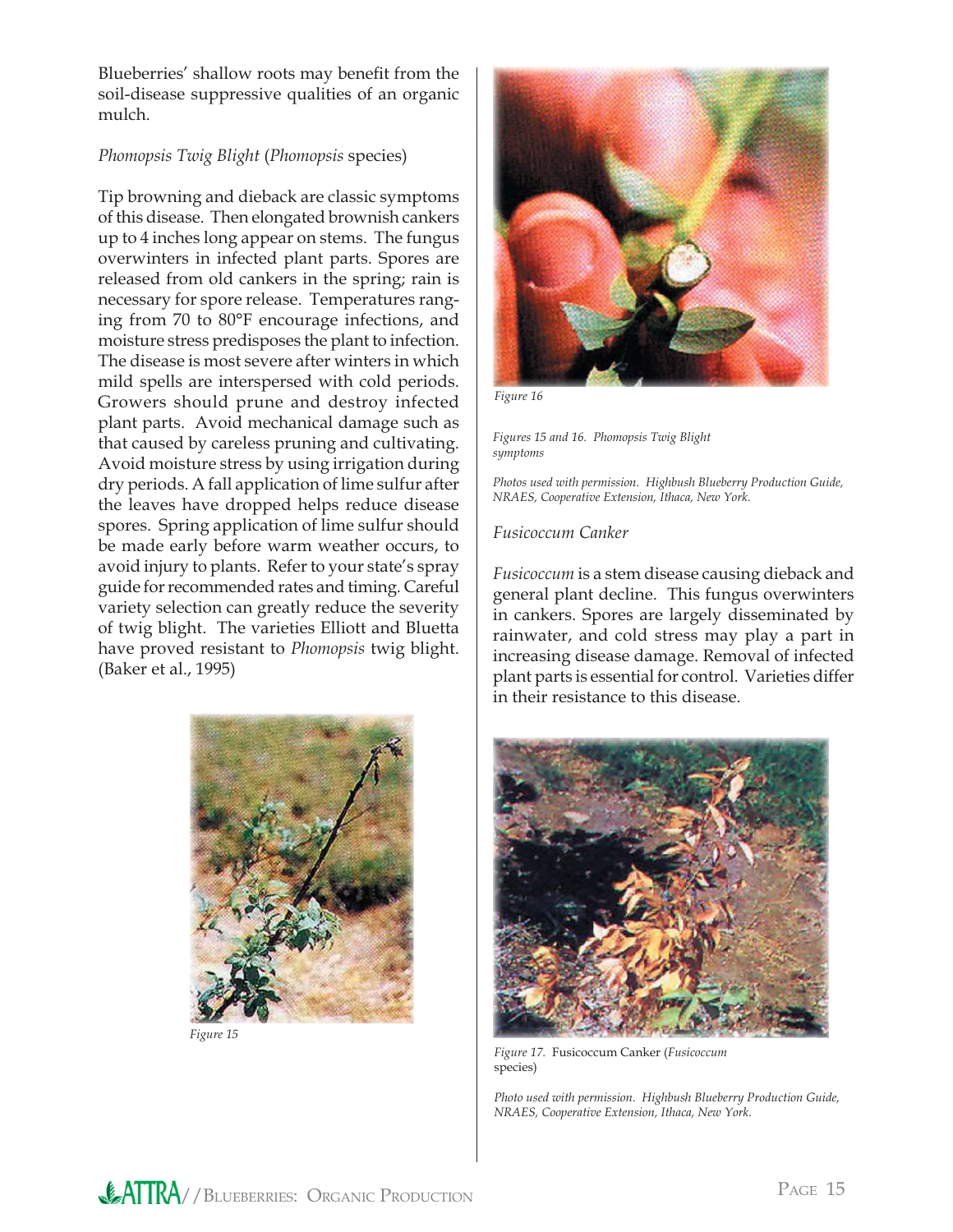## **Viral diseases**

Control of vectors, like aphids and leafhoppers, and sanitation of pruning and propagating materials are important steps in controlling viral diseases. Once a plant is infected, diagnosing it and culling it from the field is critical to prevent the virus from spreading.

#### *Shoestring disease*

Symptoms appear as red discoloration in the midvein of a leaf, which then develops abnormally into wavy, distorted, or crescent shapes. Other than buying disease–free plants, destroying wild plants near the planting, and removing diseased plants, control does not exist. Some cultivars possess genetic resistance or tolerance.

#### *Stunt*

With this disease, plants lose vigor and become yellowish and dwarfed. The yellow-tipped leaves remain small, rounded, and often puckered. The only known carrier is the sharp–nosed leafhopper, though other vectors probably exist. Diseased bushes cannot be cured. They must be removed from the field as soon as they are diagnosed. Agitation of the bush during removal will dislodge the leafhoppers, causing them to move to a neighboring healthy bush.

#### *Scorch virus*

This virus causes severe dieback, blossom blighting, and significant yield reduction on susceptible varieties, eventually killing its host. First, the flowers turn brown and fade to a greyish color before they fall off, though with the West Coast strain of the virus, the dried flowers can be retained on the bush for more than a year. Production drops off and the plants do not recover. The virus is spread by aphids or by planting infected stock. The first line of defense is to plant virusfree stock obtained from a nursery that undergoes regular virus testing. Otherwise, remove infected plants when symptoms appear and after the disease has been diagnosed by testing. Also, control aphids in the blueberry field. Replant with virus-free stock. Most University Extension Service State offices have a disease diagnostic service for plant samples.

### *Bacterial disease*

### *Bacterial Crown Gall* (*Agrobacterium tumefaciens*)

The crown gall bacterium does not grow well in an acidic environment, so this disease is uncommon where soil pH is maintained in the optimum range for blueberries.

## **Bird and Rodent Control**

Birds are a common pest of blueberries. Their impact varies, depending on location and bird density. Oregon reported up to 60% crop loss from birds.(Main et al., circa 2000) In a Florida study (Main et al., circa 2000), blueberries protected with bird netting yielded the same as those unprotected. Various methods of control have been tried—including "scare-eye" balloons, Mylar reflective tape, and sonic devices – with varying levels of success. The problem with most repellents or scare tactics is that birds become habituated to the stimulus, rendering it ineffective after a short time. Sometimes, growers overcome this problem by changing the stimulus frequently—e.g., switching from balloons to Mylar tape, or moving the balloons from one site to another. Properly applied bird netting has provided consistent and predictable control, but it is expensive to purchase and set up. At the time of this writing (2004), the cost for ¾-inch bird netting 14 feet wide by 100 feet long is \$85 plus shipping; 14 feet by 200 feet is \$175, plus shipping; while a 5000 foot roll of 14-foot wide netting runs \$1800 plus shipping. For a Web site that sells bird netting, see <www.bird-away. com/html/bird-netting.html>.

An Illinois study (Anon., 1991) found that the yield increase on net-protected blueberries paid 80% of the costs of installation at a problem site. As growers report a 10-year life expectancy for netting, the investment proved profitable by the second year.

Rodents, primarily voles, can be a problem in blueberries, because they inhabit mulches and feed on roots and bark. Several other soil dwellers such as moles and shrews may also be present. Shrews are carnivores that feed on grubs and worms; however, their tunneling can harm the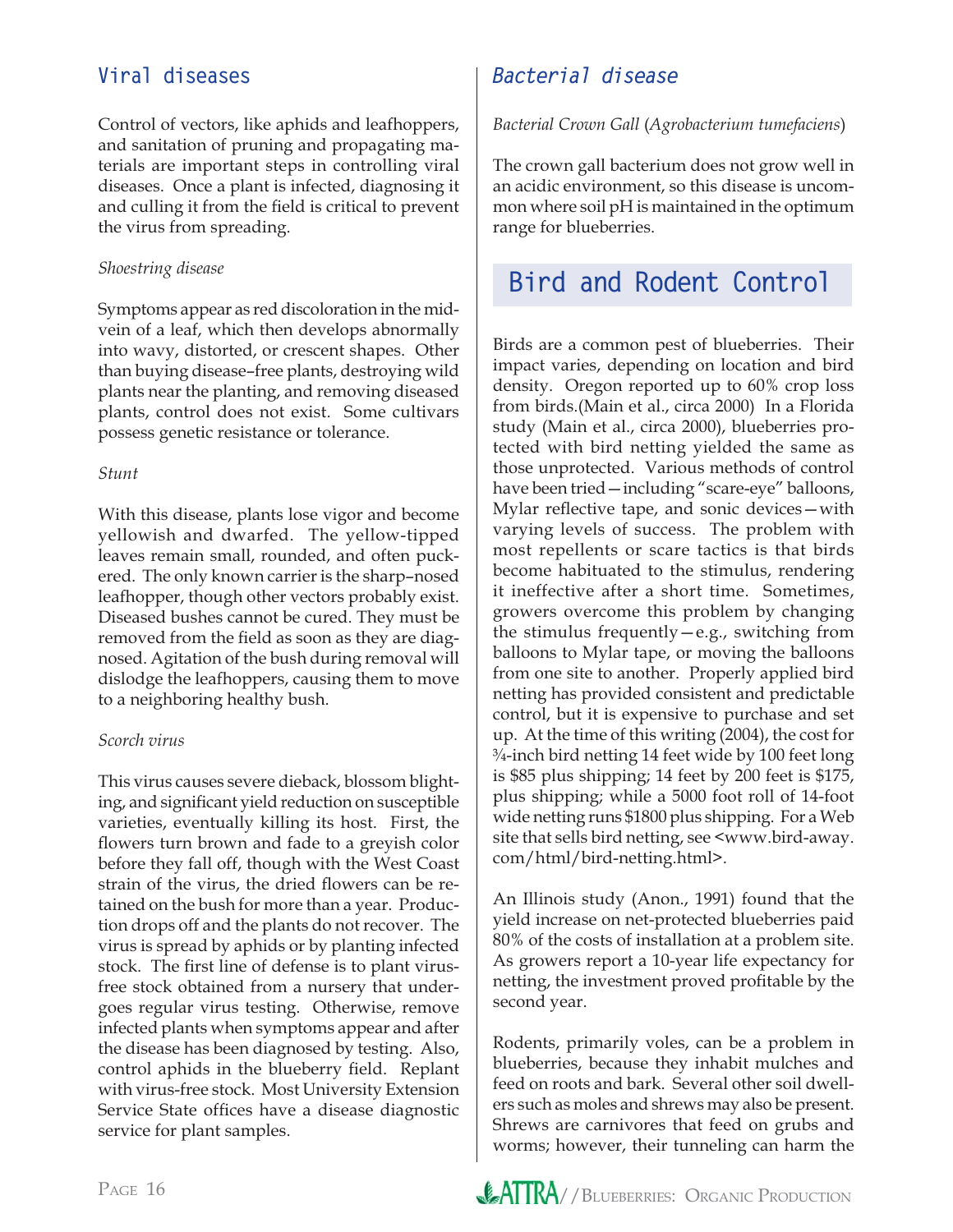plants. Rodent problems are largely confined to plantings that are mulched and those with permanently sodded middles. Clean cultivation provides little shelter and disturbs burrows, but it also creates an erosion hazard. Organic alternatives include trapping, encouraging predators (e.g., setting out perches to attract hawks, and owl boxes for barn owls), frequent mowing of sodded middles, and managing fencerows and adjacent areas to discourage migrants.(Hauschild, 1995)

For details on options for rodent control, please refer to ATTRA's *Overview of Organic Fruit Production*. This publication also discusses management of bird problems. Cooperative Extension and the U.S. Fish and Wildlife Service also have information on rodent and bird control.

## **Marketing**

There are a number of marketing options for organic blueberries. Fresh blueberries can be marketed directly through roadside stands, U-Pick operations, on-farm sales, and farmers' markets. There are also well-established wholesale markets for both fresh and frozen blueberries.

While highbush blueberries are grown for both fresh fruit and processing markets, "nearly half of the cultivated blueberries grown are sold as fresh blueberries," according to the North American Blueberry Council.(Anon, no date) Since returns to the grower usually are higher for fresh berries, most organic growers choose that option.

As local retail markets become saturated, many growers will also sell their berries wholesale through growers' cooperatives. This is a common option for organic growers, especially where organic collectives have helped to identify premium markets. Some value-added processing options include frozen berries, jams, and juice.

A breakthrough in value-added marketing came in the late 1990s, when scientific research indicated special health benefits associated with blueberry consumption.(Staff, 2000; Anon, 1999; Lazarus and Schmitz, 2000) More farmers are now looking at marketing blueberries as a healthy "functional" food that contains

flavonoids, vitamin C, anthocyanins, and phenolic acids.(Medders, 2001) Among the selling points are that blueberries are a good source of antioxidants and vitamin C, that the tannins in blueberries can help prevent urinary tract infections, and that ½ cup of blueberries contains only 40 calories.(Anon., 2002)

For more information about marketing options, see the ATTRA publications *Direct Marketing, Farmers' Markets,* and *Adding Value to Farm Products: An Overview*. On-farm, value-added blueberry products usually require setting up a rural enterprise besides farming, and may entail considerable additional planning, management, and start-up expense. Co-packers are an alternative to doing your own processing.

Blueberries are a popular "U-Pick" crop. When acreage exceeds the capacity of U-Pick customers, whether 5 or 15 acres, hired labor becomes necessary. One rule of thumb suggests that 10 to 15 pickers per acre are required during the height of the harvest season.

For a good article on marketing blueberries from a New Jersey blueberry farm, see <www. newfarm.org/features/0803/NJ%20blue/index. shtml>.

For more information, see *Blueberry Marketing Options*, from the Northwest Berry & Grape Information Network, available on-line at <http:// berrygrape.orst.edu/fruitgrowing/berrycrops/ blueberry/mopt.htm>.

Additionally, the Wild Blueberry Association of North America (WBANA) Web site, <www. wildblueberries.com>, promotes marketing and is an excellent source of information on production practices.

## **Economics**

Organic blueberries typically sell for about 20% more than conventionally grown blueberries. Nationally, a survey conducted by the Organic Farming Research Foundation showed that organic blueberry growers received between \$1.00 and \$3.50 per pound for fresh berries in 1997 and that wholesale prices for fresh organic blueberries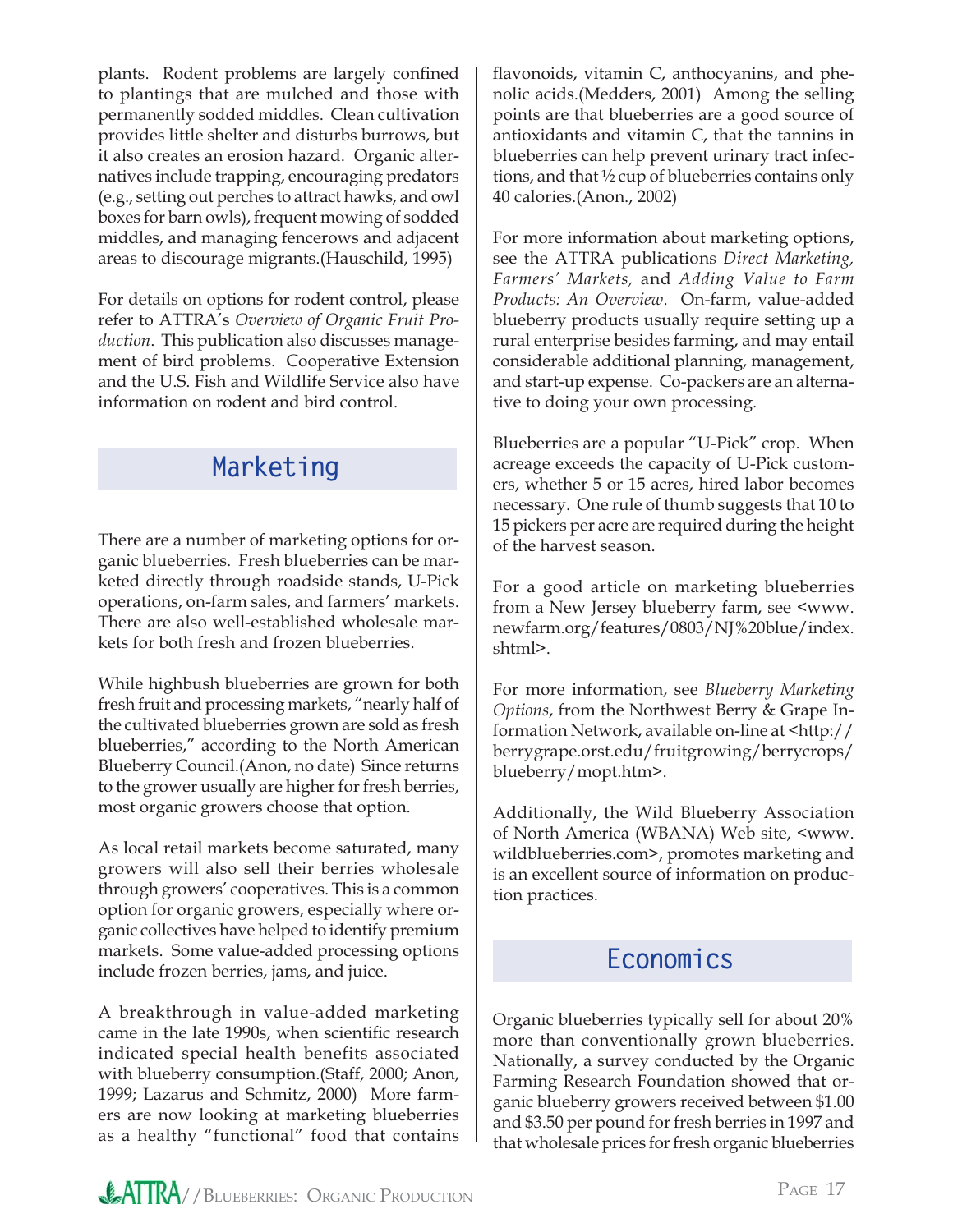were 20% to 100% higher than for conventional blueberries, depending on supply and demand. (Krewer, 2001)

Highbush blueberries typically start producing in the third season, and yields increase annually for the next four years. At full capacity, blueberries yield about 3 tons per acre. As blueberries are expensive to establish and maintain, growers often do not realize a return on their capital investment until the seventh year. Well-maintained blueberry bushes remain productive for at least 15 to 20 years.

Blueberries ripen fairly predictably, according to the region in which they are grown. In heavy bearing years, market prices can drop dramatically, with early-bearing regions faring well and late-bearing regions doing poorly. Harvest patterns follow a sequence beginning with rabbiteyes from Georgia and Texas, followed by highbush berries from North Carolina and the Southern Interior Highlands (Arkansas, Tennessee, Kentucky, and Missouri). These are followed by the Northern Interior Highlands, New Jersey, and so on. In years of overproduction, harvest prices do not even cover the cost of picking. Therefore, factors affecting local supply (such as late spring frost and the number of blueberry farms in your area) can play a major role in profitability.

Blueberries are a highly perishable crop, and efficient post-harvest handling is critical. Berry flats should be quickly refrigerated following harvest. For the commercial grower, a walk-in cooler is a must, as is a grading and packing shed. The Mississippi State University Extension Service publication *Costs & Returns Associated with Producing Commercial Blueberries*, available on-line at <http://msucares.com/pubs/publications/ p2159.html>, provides more detailed information on the economics of blueberry production, including costs for irrigation, fertilizer, yields based on plant age, labor requirements, field operation costs for establishment, and more. While cost and return estimates will vary by state, the publication can serve as a useful planning guide.

For a budget showing establishment and maintenance costs for blueberry production, see this highbush blueberry budget from Penn State: <http://agalternatives.aers.psu.edu/crops/ highbush\_blueberry/highbush\_blueberry.pdf>.

Below are two of their budgets for conventional highbush blueberries (Table 3 and 4).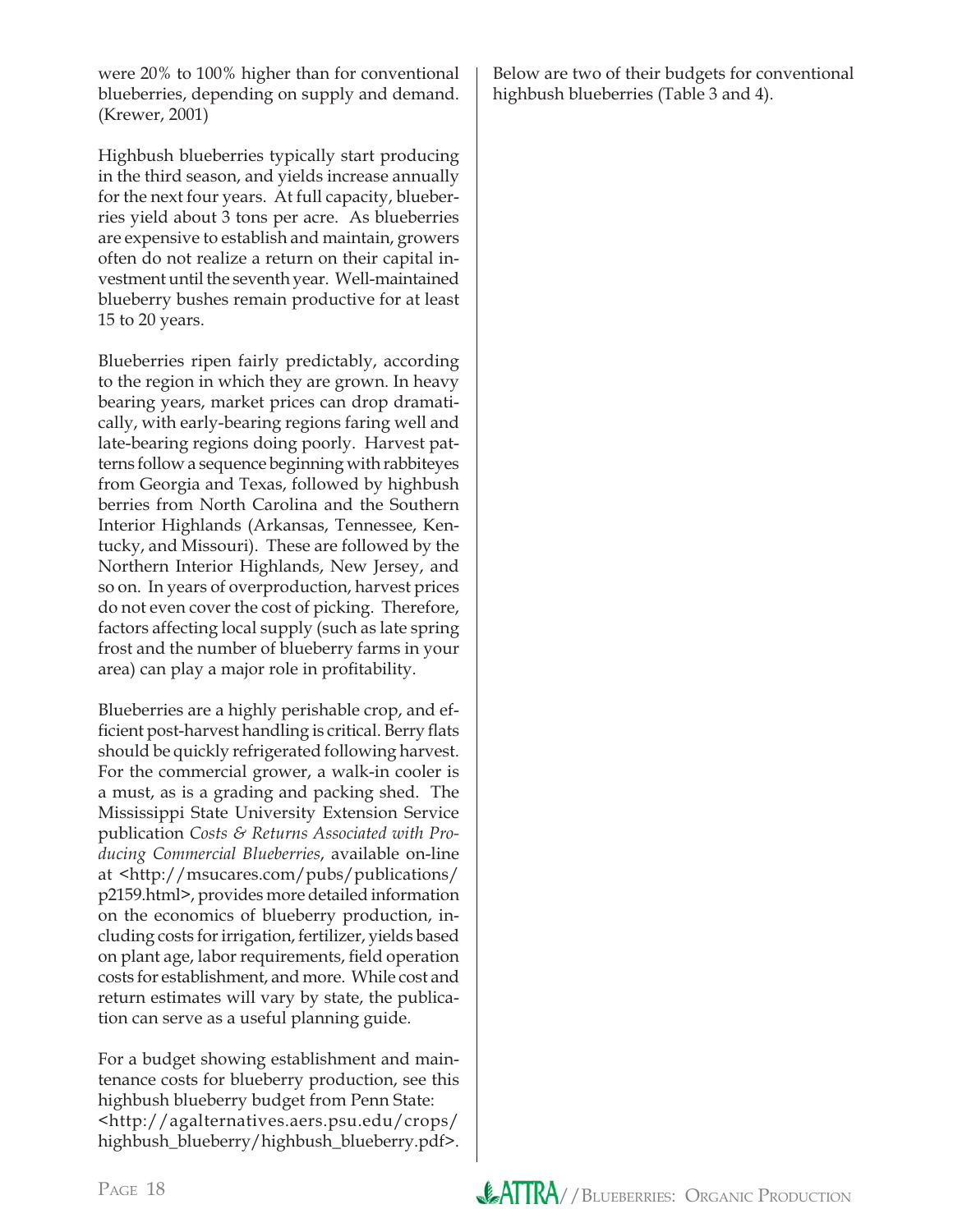| Table 3. Per-acre Cost Estimates for Fresh-market Highbush Blueberries* |                     |                         |                    |                         |                          |                         |
|-------------------------------------------------------------------------|---------------------|-------------------------|--------------------|-------------------------|--------------------------|-------------------------|
| <b>Costs</b>                                                            | Land<br>Preparation | Your<br><b>Estimate</b> | Planting<br>year 0 | Your<br><b>Estimate</b> | <b>Mature</b><br>year 4+ | Your<br><b>Estimate</b> |
| Variable                                                                |                     |                         |                    |                         |                          |                         |
| Custom<br>operations                                                    | 74.60               |                         | 34.80              |                         | 6.00                     |                         |
| Fertilizer                                                              | 311.00              |                         | 16.00              |                         | 32.00                    |                         |
| Weed<br>control                                                         | 0.00                |                         | 129.64             |                         | 212.10                   |                         |
| Insect<br>control                                                       | 0.00                |                         | 10.88              |                         | 74.85                    |                         |
| <b>Disease</b><br>control                                               | 0.00                |                         | 0.00               |                         | 103.24                   |                         |
| Seed                                                                    | 48.00               |                         | 60.00              |                         | 0.00                     |                         |
| Plants                                                                  | 0.00                |                         | 2,001.00           |                         | 0.00                     |                         |
| Irrigation                                                              | 0.00                |                         | 620.00             |                         | 120.00                   |                         |
| Mulch                                                                   | 0.00                |                         | 250.00             |                         | 0.00                     |                         |
| <b>Bee</b><br>rental                                                    | 0.00                |                         | 0.00               |                         | 25.00                    |                         |
| Labor                                                                   | 8.00                |                         | 400.05             |                         | 5,526.19                 |                         |
| Fuel                                                                    | 0.00                |                         | 4.23               |                         | 7.32                     |                         |
| Maintenance                                                             | 0.00                |                         | 3.12               |                         | 8.07                     |                         |
| Interest                                                                | 22.62               |                         | 188.13             |                         | 16.87                    |                         |
| Total<br>Variable                                                       | 464.23              |                         | 3,717.84           |                         | 6,131.63                 |                         |
| <b>Fixed</b>                                                            |                     |                         |                    |                         |                          |                         |
| Equipment                                                               | 0.00                |                         | 6.22               |                         | 14.71                    |                         |
| Land                                                                    | 100.00              |                         | 100.00             |                         | 100.00                   |                         |
| Total<br>Fixed                                                          | 100.00              |                         | 106.22             |                         | 114.71                   |                         |
| <b>Total</b><br><b>Costs</b>                                            | 564.23              |                         | 3,824.06           |                         | 6,246.35                 |                         |

\*Demchak, K., J.K. Harper, and G.L. Greaser. 2001. Highbush Blueberry Production. Agricultural Alternatives. Pennsylvania State University College of Agricultural Sciences.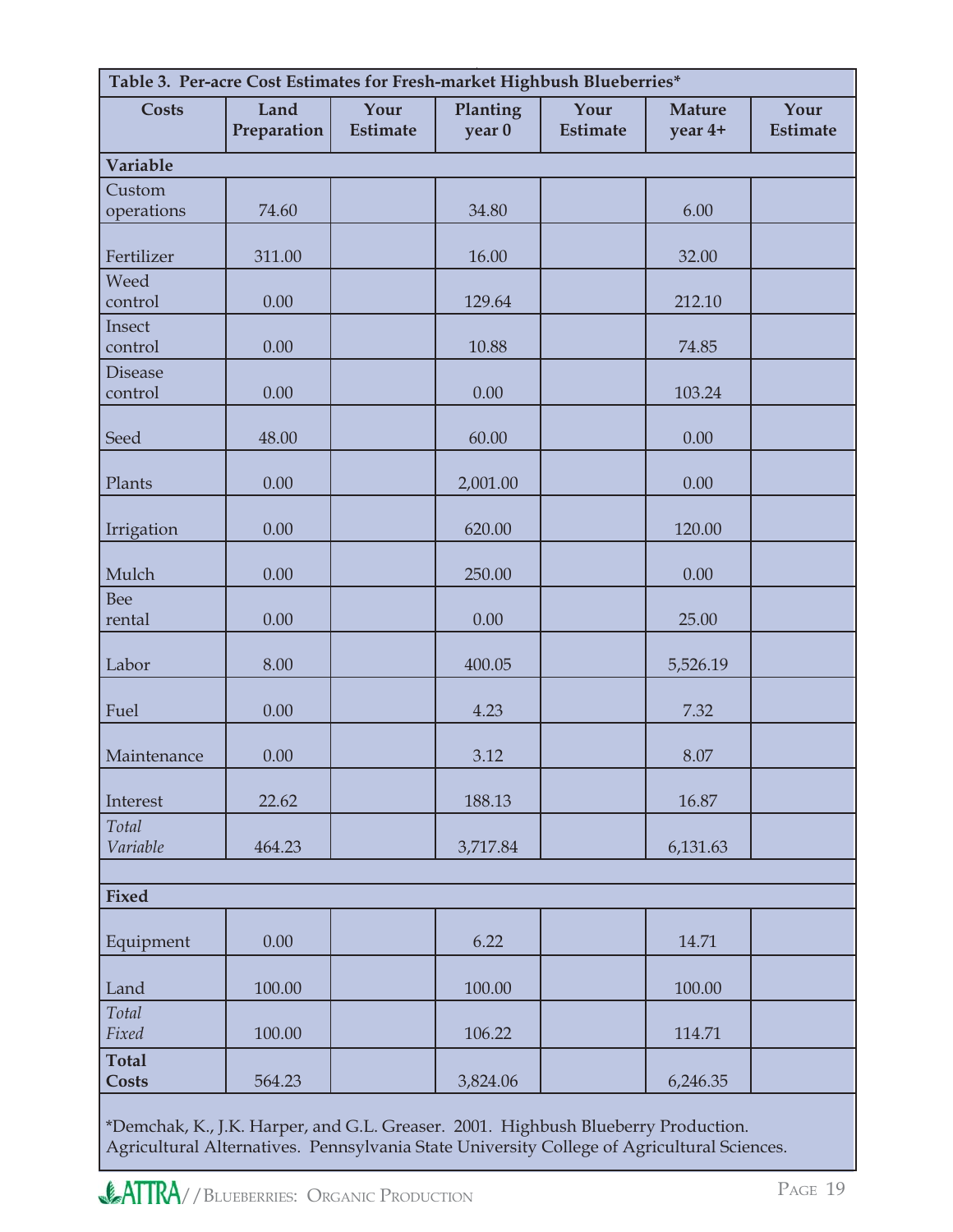| Table 4. Returns above total costs for various prices and yields*                                                                                                                 |                     |                |                |                |  |
|-----------------------------------------------------------------------------------------------------------------------------------------------------------------------------------|---------------------|----------------|----------------|----------------|--|
| Price                                                                                                                                                                             | Yield - pounds/acre |                |                |                |  |
|                                                                                                                                                                                   | 4000                | 6000           | 8000           | 10,000         |  |
| Dollars/pound                                                                                                                                                                     | $\mathfrak{S}$      | $\mathfrak{S}$ | $\mathfrak{S}$ | $\mathfrak{S}$ |  |
| 0.75                                                                                                                                                                              | $-646$              | $-446$         | $-246$         | $-46$          |  |
| 1.00                                                                                                                                                                              | 354                 | 1054           | 1754           | 2454           |  |
| 1.25                                                                                                                                                                              | 1354                | 2554           | 3754           | 4954           |  |
| 1.50                                                                                                                                                                              | 2354                | 4054           | 5754           | 7454           |  |
| 1.75                                                                                                                                                                              | 3354                | 5554           | 7754           | 9954           |  |
| 2.00                                                                                                                                                                              | 4354                | 7054           | 9754           | 12,454         |  |
| 2.25                                                                                                                                                                              | 5354                | 8554           | 11,754         | 14,954         |  |
| *Demchak, K., J.K. Harper, and G.L. Greaser. 2001. Highbush Blueberry Production. Agricul-<br>tural Alternatives. Pennsylvania State Univeristy College of Agricultural Sciences. |                     |                |                |                |  |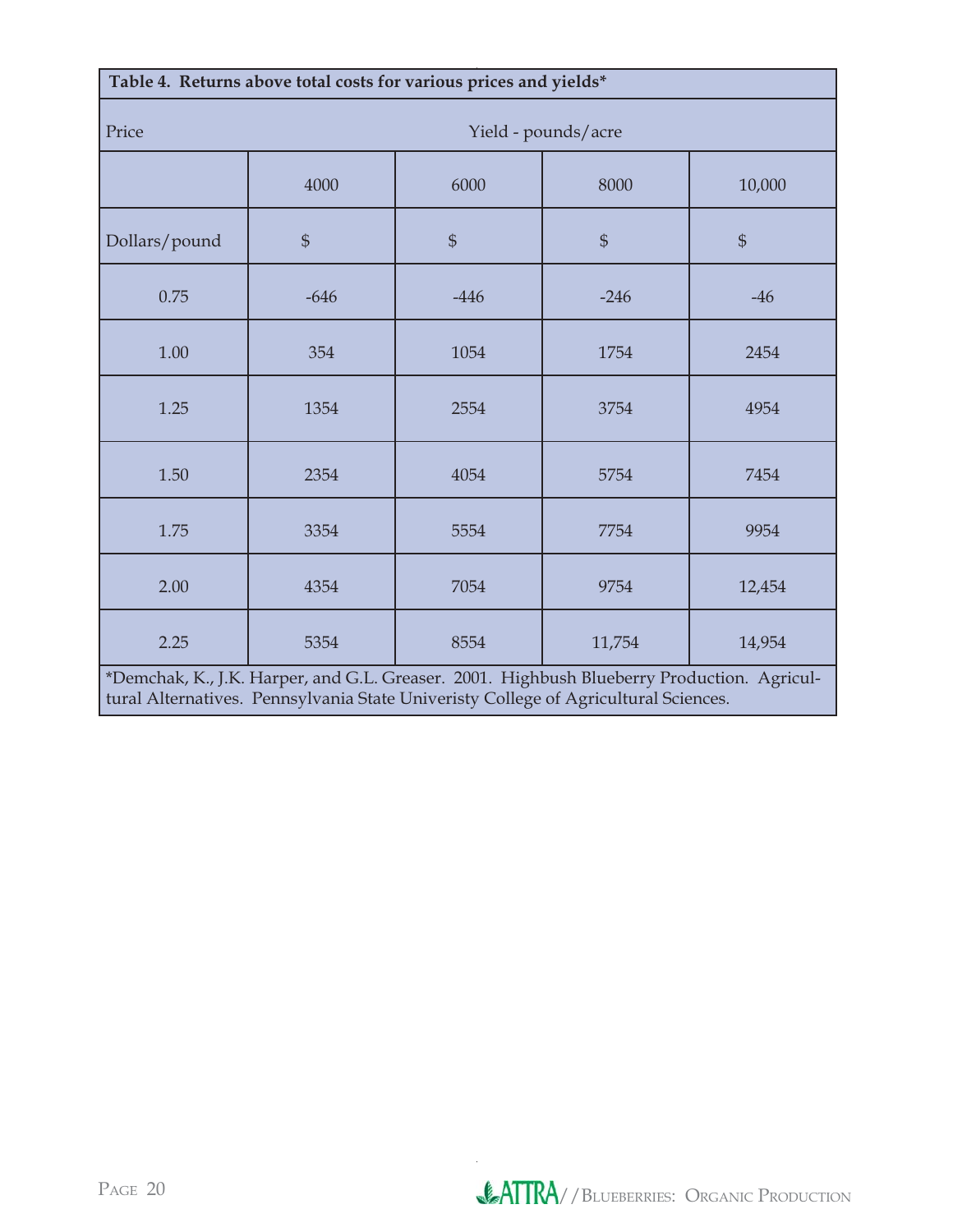## **Photo Credits**

Figures 1 and 2. Steck, G.J., and J.A. Payne, No date. Blueberry Maggot, University of Florida Institute of Food and Agricultural Science. http://edis.ifas.ufl .edu/IN198

Figures 3 and 4. Armstrong, C.D. No date. University of Maine, Cooperative Extension. www.umaine.edu/umext/cranberries/fruitworm.htm

Figure 5. University of Maryland Cooperative Extension Home and Garden Information Center.

www.hgic.umd.edu/diagn/flow/jap\_beetle. html

Figures 6, 7, and 8. Nova Scotia Agriculture and Fisheries Agriculture Center. Delbridge, Rick. 1995. Monilinia Blight of Lowbush Blueberry. 8 p.

www.gov.ns.ca/nsaf/elibrary/archive/hort/ wildblue/disease/monilini.htm

Figures 9 and 10. Delridge, Rick. 1995. Botrytis Blight of Lowbush Blueberry. Nova Scotia Agriculture and Fisheries, Agriculture Center. 3 p. www.gov.ns.ca/nsaf/elibrary/archive/hort/ wildblue/disease/botrybli.htm

Figures 11 and 12. Dr. P. Bristow, Washington State University, Puyallup, WA. *In*: Bristo, P. 2002. Blueberry Anthracnose. Crop Protection Factsheet, British Columbia, Ministry of Agriculture, Food and Fisheries. 5 p.

Figures 13 and 14. Cline, W.O. No date. Stem Blight of Blueberry. Plant Pathology Extension, North Carolina State University, Fruit Disease Information Note 9. 3p.

www.ces.ncsu.edu/depts/pp/notes/Fruit/ fdin009/fdin009.htm

Figures 15 and 16. Highbush Blueberry Production Guide, NRAES-55, published by NRAES, Cooperative Extension, P.O. Box 4557, Ithaca, New York 14852-4557. www.nraes.org

Figure 17. Highbush Blueberry Production Guide, NRAES-55, published by NRAES, Cooperative Extension, P.O. Box 4557, Ithaca, New York. 14852-4557.

www.nraes.org.

## **References**

Anon. 2002. Remind customers of blueberry's benefits. The Seasonal Marketer. July. p. 8.

Anon. 2000. Blueberry elixir reverses age-related symptoms. Agriculture Research (USDA). February. p. 23.

Anon. 1999. Blueberries may provide anti-ageing boost. Earth Save. www.earthsave.org/news/rxhealth.htm

Anon. 1991. Cost-effectiveness of anti-bird netting for blueberries. HortIdeas. April. p. 42.

Anon. No date. The cultivated blueberry market. North American Blueberry Council. www.blueberry.org/basics.html

Baker, J.B., J.F. Hancock; and D.C. Ramsdell. 1995. Screening highbush blueberry cultivars for resistance to Phomopsis canker. HortScience. Vol. 30, No. 3. p. 586-588.

Clark, John. 1987. Associate Professor of Horticulture, University of Arkansas at Fayetteville. Personal communication. March 18, 1997.

Cox, K.D., and H. Scherm. 2001. Oversummer survival of *Monilinia vaccinii-corymbosi* in relation to pseudosclerotial maturity and soil surface environment. Plant-Disease. Vol. 85, No. 7. p. 723-730.

Delbridge, Rick. 1995. Monilinia Blight of Lowbush Blueberry. 8 p. Nova Scotia Agriculture and Fisheries Agriculture Center. www.gov.ns.ca/nsaf/elibrary/archive/hort/ wildblue/disease/monilini.htm

DeWitt Company. 8 DeWitt Drive, Sikeston, MO 63801. 573-472-008, 800-888-9669 www.dewittco.com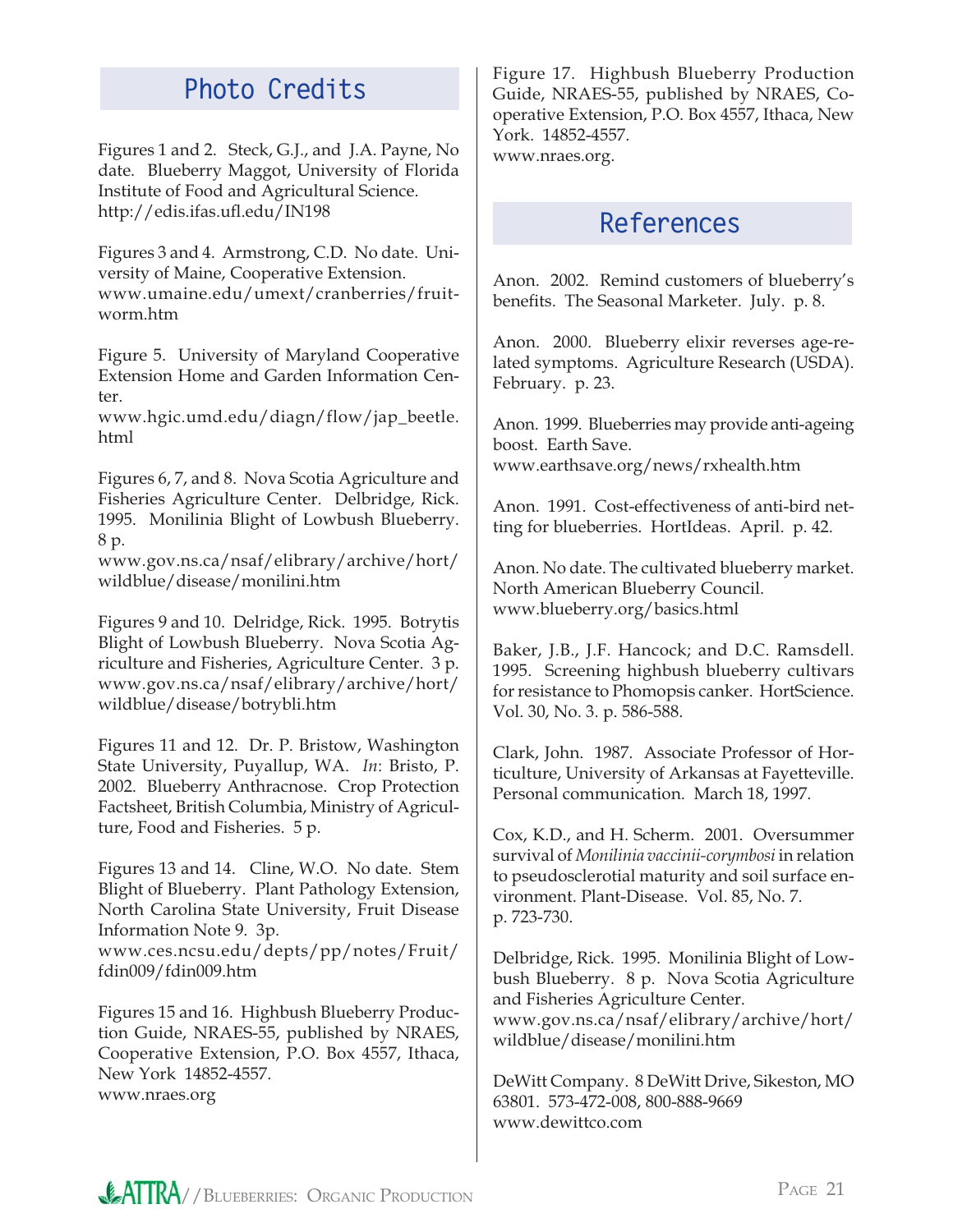Ehlenfeldt, M.K., and A.W. Stretch. 2000. Mummy berry blight resistance in rabbiteye blueberry cultivars. HortScience, Vol. 35, No. 7. p. 1326-1328.

Harrington, Eric, and George Good. 2000. Crop Profile for Blueberries in New York. Cornell University. March 9. 18 p. Available from http://pestdata.ncsu.edu/cropprofiles/docs/ nyblueberries.html

Hauschild, Karen I. 1995. Vole management in small fruit plantings. Northland Berry News. December. p. 22–24.

Jacobs, Karel A., J.C. Locke, and M. Carter. 1995. Inhibition of *Botryosphaeria dothidea* mycelia growth and conidial germination by botanical extracts, insecticidal soap and clove oil, 1994-5. Agricultural Research Service, USDA TEKTRAN. http://photon.nal.usda.gov/ttic/tektran/data/ 000006/49/0000064970.html

Kerr Center for Sustainable Agriculture P.O. Box 588 Poteau, OK 74953. 918-647-9123.

Krewer, Gerald. 2001. Suggestions for Organic Blueberry Production in Georgia. University of Georgia. Fruit Publication 00-1. May. www.smallfruits.org/Recent/00organi.htm.

Lazarus, Sheryl A., and Harold H. Schmitz. 2000. Dietary flavonoids may promote health, prevent heart disease. California Agriculture. September/October. p. 33-39.

Liburd, O.E., S.R. Alm, and R.A. Casagrande. 1998. Susceptibility of highbush blueberry cultivars to larval infestation by *Rhagoletis mendax* (Diptera: Tephritidae). Environmental Entomology. Vol. 27, No. 4. p. 817-821.

Lyrene, P.M. 1994. Variation within and among blueberry taxa in flower size and shape. Journal of the American Society of Horticulture Science. Vol. 119, No. 5. p. 1039-1042.

MacKenzie, K.E. 1997. Pollination requirements of three highbush blueberry (*Vaccinium corymbosum* L.) cultivars. Journal of the American Society of Horticulture Science. Vol. 122, No. 6. p. 891-896.

Main, Martin B., T.A. Obreza, and Ginger Allen. circa 2000. Comparison of 'Gulf Coast' blueberry yields in southwest Florida with and without bird exclusion netting. University of Florida Extension Service. EDIS. 6 p.

Medders, Howell. 2001. Let food be thy medicine and medicine thy food. Arkansas Land and Life. Summer. p. 8-11.

Menge, John. 2002. Biocontrol of *Phytophthora cinnamomi*. 3rd California Conference on Biological Control, Davis, CA.

Moore, J.N., M.V. Brown, and B.P. Bordelon. 1994. Plant spacing studies on highbush blueberries. Arkansas Farm Research. July-August. 8-9.

Murray, D.A., R.D Kriegel, J.W. Johnson, and A.J. Howitt. 1996. Natural enemies of cranberry fruitworm, *Acrobasis vaccinii*, (Lepidoptera: Pyralidae) in Michigan highbush blueberries. Great Lakes Entomologist. Vol. 29, No. 2. p. 81-86.

NeSmith, D. Scott, and Gerard Krewer. 1995. Vegetation-free area influences growth and establishment of rabbiteye blueberry. HortScience. Vol. 30, No. 7. December. p. 1410–1412.

Ngugi, H.K, H. Scherm, and J.S. Lehman. 2002. Relationships between blueberry flower age, pollination, and conidial infection by *Monilinia vaccinii-corymbosi*. Phytopathology. Vol. 92, No. 10. p. 1104-1109.

Nitron. No date. Nitron's Product Guide for Natural Fertilizers & Soil Conditioners, published by Nitron Industries, Fayetteville, AR.

Patten, Kim, Gary Nimr, and Elizabeth Neuendorff. 1990. Evaluation of living mulch systems for rabbiteye blueberry production. HortScience. Vol. 25, No. 8. August. p. 852.

Penhallegon, Ross. 1992. Organic Fertilizer NPK Values. January. In Good Tilth. p. 6.

Pritts, Marvin, and James Hancock (ed.). 1992. Highbush Blueberry Production Guide. Northeast Regional Agricultural Guide. Northeast Regional Engineering Service, Ithaca, NY. 200 p.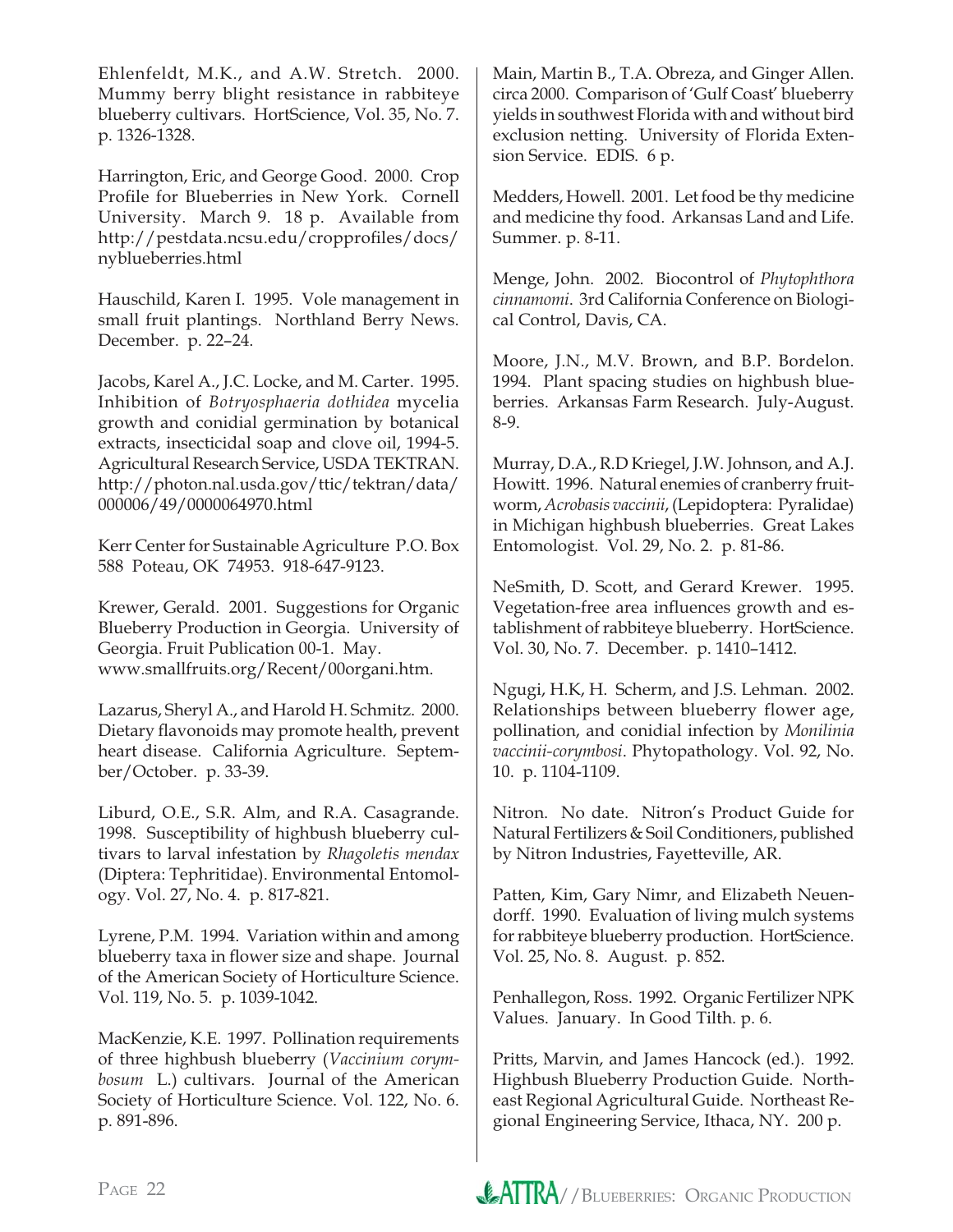Sampson, B.J., and J.H. Cane. 2000. Pollination efficiencies of three bee (Hymenoptera: Apoidaea) species visiting rabbiteye blueberry. Journal of Economic Entomology. Vol. 93, No. 6. p. 1726-1731

Schwankl, Lawrence J., and Glenn McGourty. 1992. Organic fertilizers can be injected through low volume irrigation systems. California Agriculture. September–October. p. 21–23.

Smith B.J., and R.F. Hepp. 2000. Susceptibility of southern highbush blueberry cultivars to phytophthora root rot. Proceedings of the Seventh International Symposium on Vaccinium Culture, Chile. Acta-Horticulturae. No. 574. p. 75-79.

Spiers, J.M., and J.H. Braswell. 1992. Soil-applied sulfur affects elemental leaf content and growth of 'Tifblue' rabbiteye blueberry. Journal of American Society of Horticulture Science. Vol. 117, No.2. p. 230-233.

Staff. 2000. Blueberry elixir reverses age-related symptoms. Agriculture Research (USDA). February. p. 23.

Stretch, A.W., and M.K. Ehlenfeldt. 2000. Resistance to the fruit infection phase of mummy berry disease in highbush blueberry cultivars. HortScience. Vol. 35, No. 7. p. 1271-1273.

Szendrei, Zsofia, Nikhil Mallampalli, and Rufus Isaacs. 2001. Effect of cultural practices on Japanese beetle in Michigan blueberries. Paper from the Entomological Society of America Annual Meeting, San Diego.

Teixeira, L.A.F., and S. Polavarapu. 2001. Postdiapause development and prediction of emergence of female blueberry maggot. (Diptera: Tephritidae). Environmental Entomology. Vol. 30, No. 5. p. 925-931.

Watkins, Gordon. 1989. Non-toxic weed control in blueberries. Ozark Organic Growers Association newsletter. May. p. 6–7. June–July. p. 6–7.

Watkins, Gordon E. 1988. Organic Blueberry Culture. Proceedings of the Seventh Annual Oklahoma Horticultural Industries Show. January 28–29. p. 45-51.

Whitworth, Julia. 1995. Blueberry helps: fertilizing blueberries. Issue 1. *In:* Horticulture Tips. Oklahoma State University Cooperative Extension. Stillwater, OK. March. 1 p.

Yang W.Q., B.L. Goulart, K. Demchak, and Y.D. Li. 2002. Interactive effects of mycorrhizal inoculation and organic soil amendments on nitrogen acquisition and growth of highbush blueberry. Journal of the American Society for Horticultural Science. Vol. 127, No. 5. p. 742-748.

## **Additional Resources**

Baker, M.L., and K. Patten (eds.). 1990. Texas Blueberry Handbook. Texas A&M, Overton, TX. 100 p.

Caruso, Frank L., and Donald C. Ramsdell. 1995. Compendium of Blueberry and Cranberry Diseases. APS Press, St. Paul, MN. 87 p.

Doughty, C.C., E.B. Adams, and L.W. Martin. 1981. Highbush Blueberry Production. Washington-Oregon-Idaho Cooperative Extension Service Bulletin. PNW 215.

Eck, P., 1988. Blueberry Science. Rutgers University Press, New Brunswick, NJ. 284 p.

Eck, P. and N.F. Childers (ed.). 1966. Blueberry Culture. Rutgers University Press, New Brunswick, NJ. 378 p.

Elsner, Erwin A., and Mark E. Whalon. 1998. Common Blueberry Insect Pests and Their Control. Michigan State University Extension. September.

www.msue.msu.edu/vanburen/e-1863.htm

Galletta, Gene J., and David G. Himelrick (eds.). 1990. Small Fruit Crop Management. Prentice Hall, Englewood Cliffs, NJ. 602 p.

Gough, R.E. 1995. The Highbush Blueberry and Its Management. Food Products Press, NY. 272 p.

Johnston, S., J. Mouten, and J. Hull, Jr. 1969. Essentials of Blueberry Culture. Michigan State University Extension Bulletin. E-590.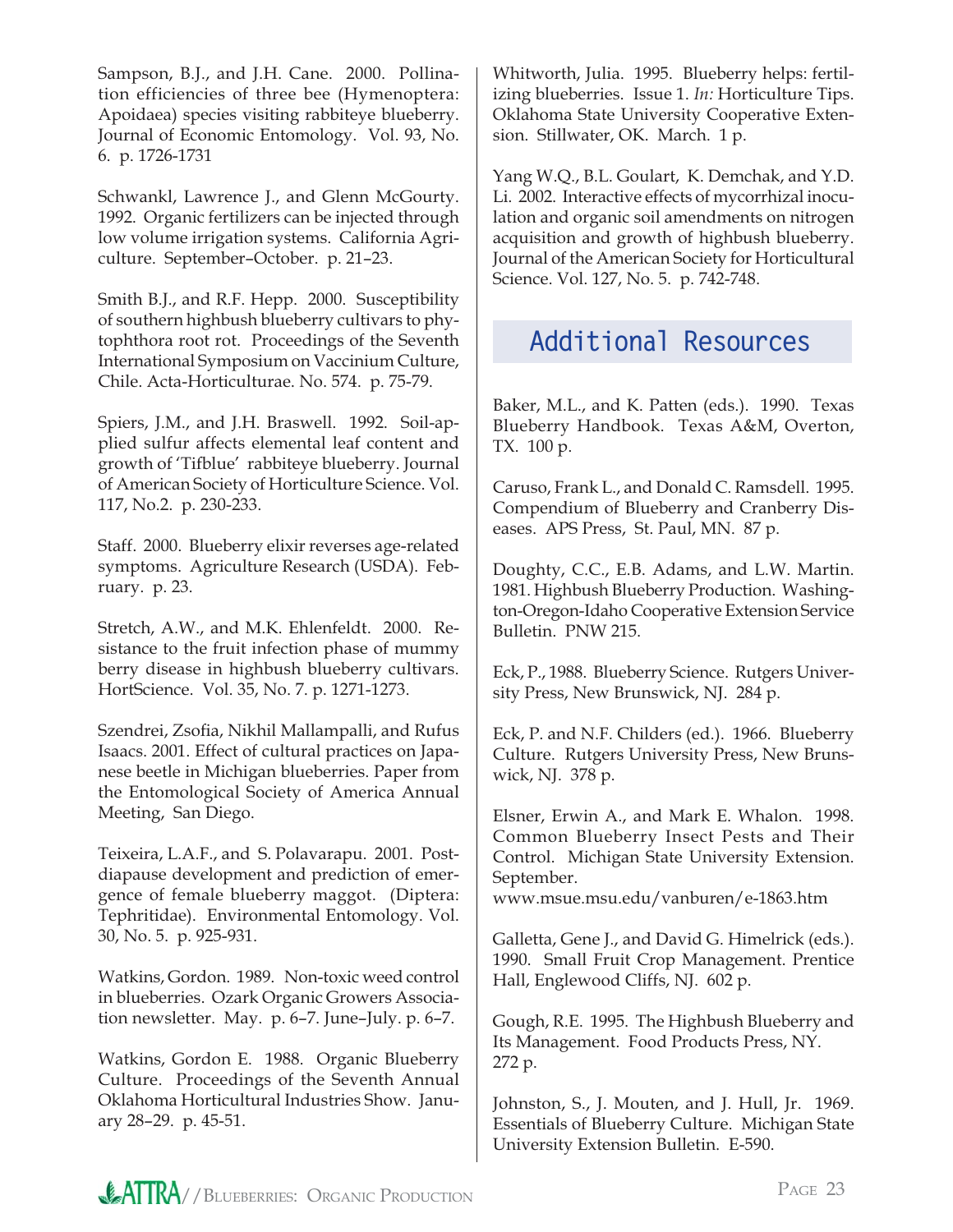Moore, J.N. 1976. Adaption and Production of Blueberries in Arkansas. Arkansas Agricultural Experiment Station Bulletin. No. 804.

Highbush Blueberry Production Guide. NE Regional Ag Engineering Service, Ithaca, NY. 200 p. NRAES-55, published by NRAES, Cooperative Extension, 152 Riley-Robb Hall, Ithaca, NY 14853-5701. 607-255-7654.

Scott, D.H., A.D. Draper, and G.M. Darrow. 1978. Commercial Blueberry Growing. USDA Farmers' Bulletin No. 2254. US Gov. Printing Office, Washington, DC. 33 p.

## **Blueberry Electronic Resources on the World-Wide Web**

### **2002 Blueberry Cultivar Trial–Quicksand**

http://fp1.ca.uky.edu/robinsonstation/ blueberry02.htm

### **Alternative Opportunities for Small Farms: Blueberry Production Review**

http://edis.ifas.ufl.edu/pdffiles/AC/AC00800. pdf

#### **The Berry Basket, its precursor, News from the Berry Patch, and Blueberry Times**

http://library.smsu.edu/paulevans/ berrybasket.shtml

### **Blueberry Bookmarks**

Michigan State University www.msue.msu.edu/msue/iac/agnic/ blueberry2.html

**The Blueberry Bulletin** Rutgers Cooperative Extension www.rce.rutgers.edu/pubs/ blueberrybulletin/

### **Blueberry Citation Database**

Michigan State University Extension www.msue.msu.edu/msue/imp/modbb/ modbbb.html

### **The Berry Diagnostic Tool**

By Dr. Marvin Pritts Cornell University, Ithaca, NY 14853 www.hort.cornell.edu/department/faculty/ pritts/BerryDoc/blueberry/BBparts.htm

*A companion to the NRAES Production Guides for strawberries, raspberries and blueberries.* 

#### **Blueberry gall midge, Featured Creatures**

http://creatures.ifas.ufl .edu/fruit/blueberry\_ gall\_midge.htm

**Blueberry Gardener's Guide** http://edis.ifas.ufl.edu/MG359

**Blueberry Information links** www.citygardening.net/blueberryinfo/

**The Blueberry News** www.hos.ufl .edu/jgwweb/BBnews\_202.htm

*Summer Issue, 2002. Official Newsletter of the Florida Blueberry Growers' Association.*

### **Blueberry Page**

AgNic and MSU www.msue.msu.edu/msue/iac/agnic/ blueberry.html

### **Commercial Fruit Crops Advisory Program, Blueberry Module**

http://mtngrv.smsu.edu/workshops/ highbush\_blueberries.htm

**Common Blueberry Insect Pests and Their Control** Michigan State University www.msue.msu.edu/vanburen/e-1863.htm

### Crop Profile for Highbush Blueberry in New **Jersey**

www.pestmanagement.rutgers.edu/NJinPAS/ CropProfiles/blueberryprofile.pdf

**Disease resistance in blueberry cultivars commonly grown in Kentucky** www.uky.edu/Agriculture/kpn/kpn\_02/ pn020128.htm#fruit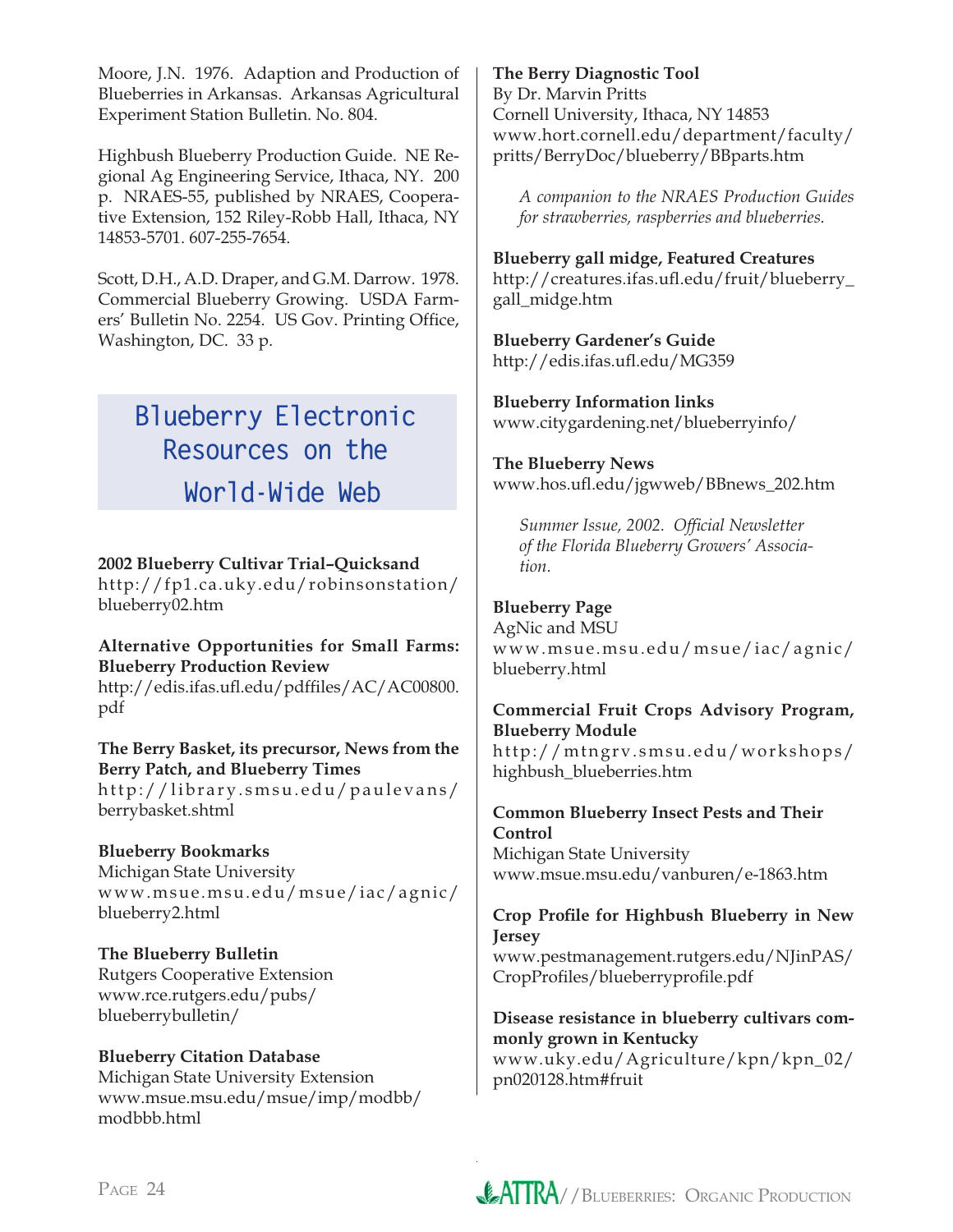## **Florida's Commercial Blueberry Industry**

http://edis.ifas.ufl .edu/BODY\_AC031

#### **Fruit Science: Small Fruit Links, Blueberry Links**

http://library.smsu.edu/paulevans/smallfruit. shtml#partBlue

## **Fruit and Nut Review: Blueberries**

Mississippi State University Extension Service http://msucares.com/pubs/infosheets/is1448. htm

### **Highbush Blueberry Production**

Pennsylvania State Agricultural Alternatives http://agalternatives.aers.psu.edu/crops/ highbush\_blueberry/highbush\_blueberry.pdf

### **Highbush Blueberry Council**

www.ushbc.org/

**The History of the Lowbush Blueberry Industry in Nova Scotia, 1880–1950** www.nsac.ns.ca/wildblue/hist/kinsman1880/

**The History of the Lowbush Blueberry Industry in Nova Scotia, 1950 - 1990** www.nsac.ns.ca/wildblue/hist/kinsman5090/ index.htm

**Jammin' with Kentucky Blueberrie**s http://fp1.ca.uky.edu/robinsonstation/jammin. htm

### **K-Ag Laboratories International**

2323 Jackson St. Oshkosh, WI 54901 920-426-0002 920-426-2664 FAX info@kaglab.com www.kaglab.com

### **Comparison of 'Gulf Coast' Blueberry yields in Southwest Florida with and without bird exclusion netting**

By M. B., T. A. Obreza Main, and G. M. Allen http://edis.ifas.ufl .edu/BODY\_UW141

**Maine Organic Farmers and Gardeners Association (MOFGA)** P.O. Box 170 Unity, ME 04988

207-568-4142 207-568-4141 FAX mofga@mofga.org www.mofga.org/

**Managing Plant Diseases with Biofungicides** By C. Thomas www.ext.vt.edu/news/periodicals/ commhort/2002-11/2002-11-02.html

*November 2002. Vol. 1, Issue 11. Integrated Pest Management Program, Pennsylvania Department of Agriculture.*

**Massachusetts Berry Notes, University of Massachusetts Fruit Advisor**  www.umass.edu/fruitadvisor/berrynotes/ index.html

**Michigan Blueberry Growers Association** www.blueberries.com

**Michigan State University Extension Blueberry Site** www.msue.msu.edu/vanburen/bluebweb.htm

#### **Midwest Small Fruit Pest Management Handbook**  Ohio State University

http://ohioline.osu.edu/b861/b861\_39.html

*Bulletin 861, Chapter 3, Highbush Blueberries.* 

#### **The New York Berry News—Tree Fruit & Berry Pathology** www.nysaes.cornell.edu/pp/extension/tfabp/ newslett.shtml

**North American Blueberry Counci**l www.blueberry.org

**Northwest Berry & Grape Infonet** Oregon State University www.orst.edu/dept/infonet/

### **Library of Fruit Science**  By Paul Evans http://mtngrv.smsu.edu/BBack.htm

*Back issues*